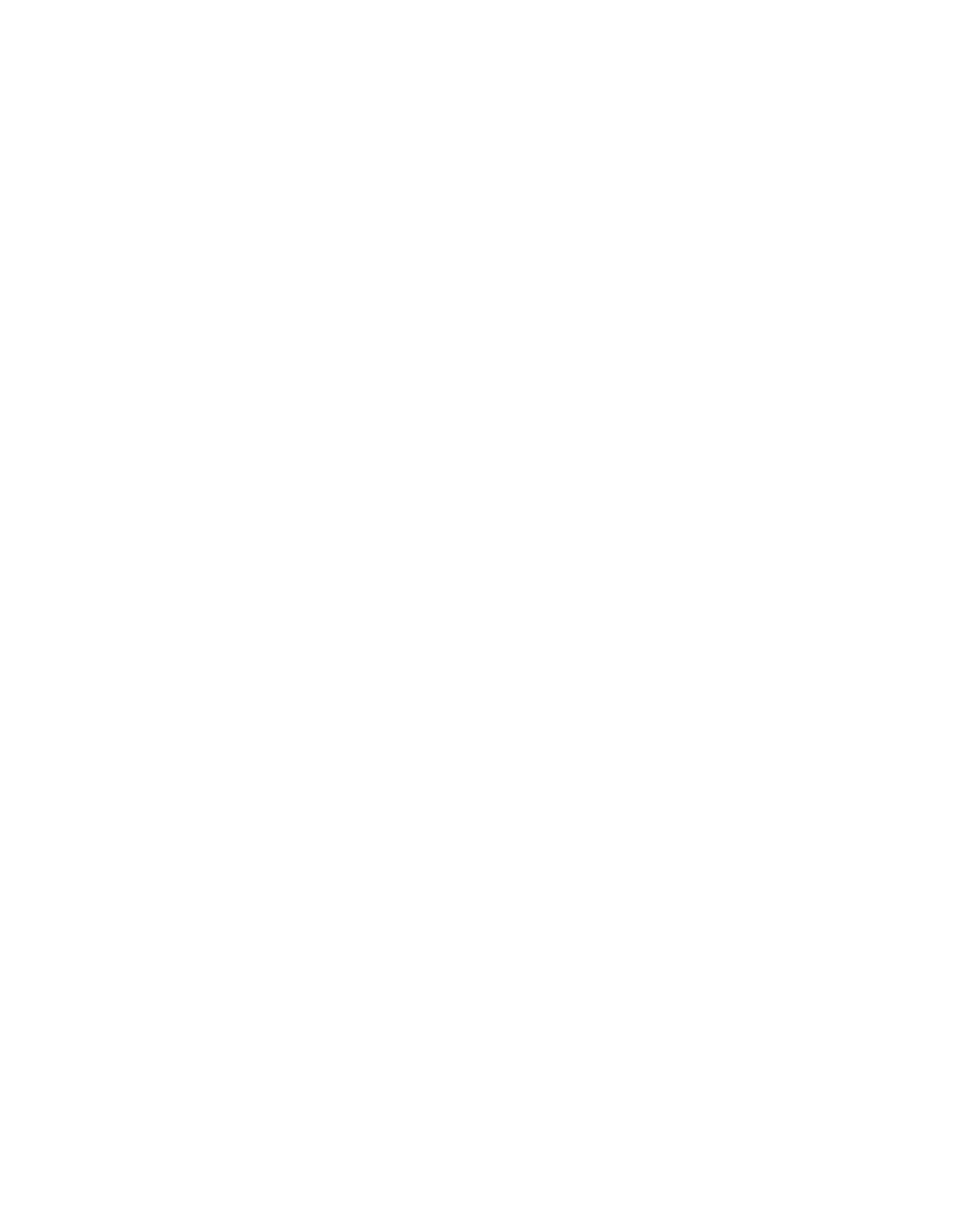## MENA REGIONAL WATER **GOVERNANCE** BENCHMARKING PROJECT CONCEPT AND APPROACH FRAMEWORK

June 2009

**DISCLAIMER** 

The author's views expressed in this publication do not necessarily reflect the views of the United States Agency for International Development or the United States Government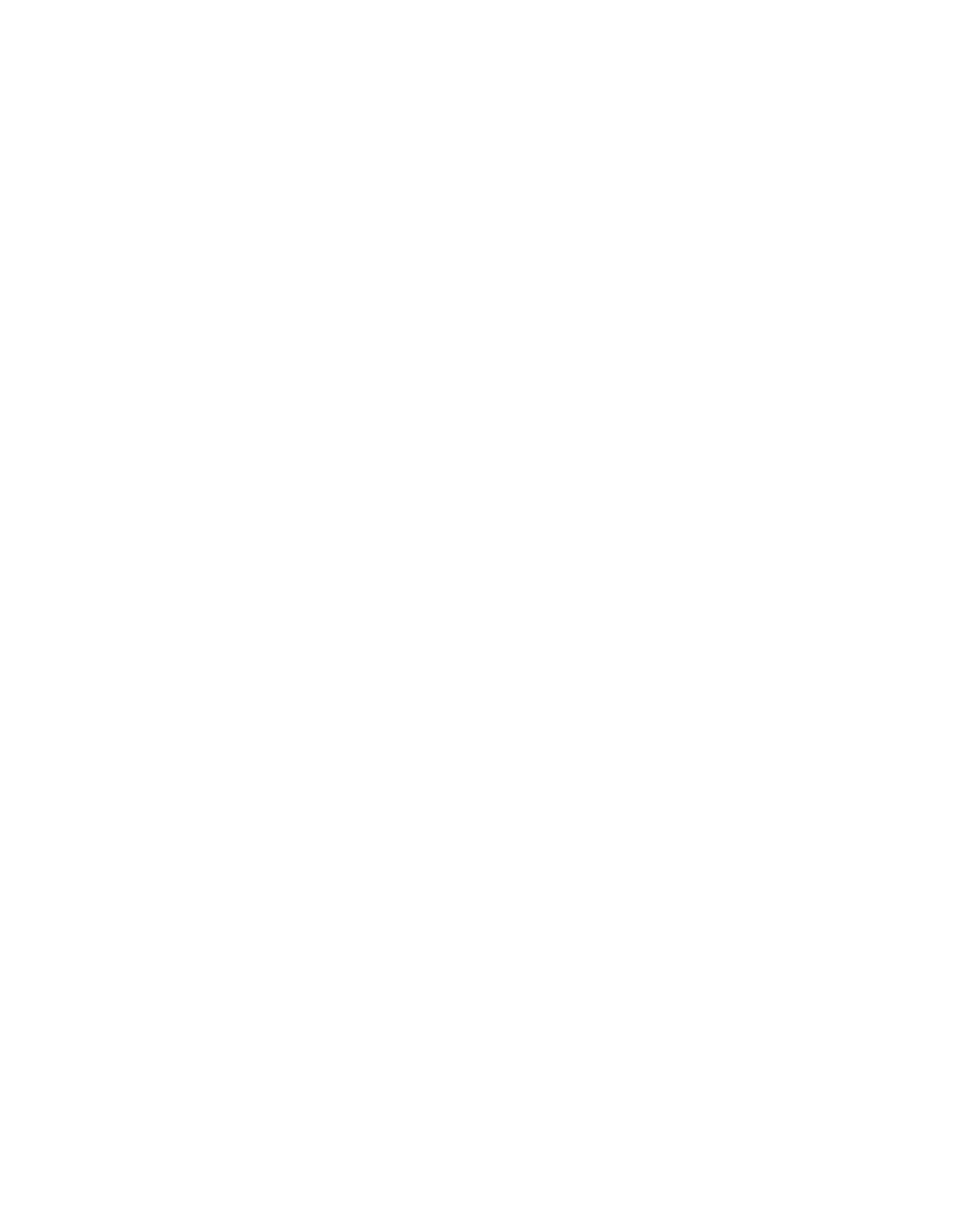# **TABLE OF CONTENTS**

| $\mathbf{L}$ |      |  |  |
|--------------|------|--|--|
| 2.           |      |  |  |
| 3.           |      |  |  |
|              | 3.1. |  |  |
|              | 3.2. |  |  |
|              |      |  |  |
|              | 3.4  |  |  |
|              |      |  |  |
|              |      |  |  |
|              |      |  |  |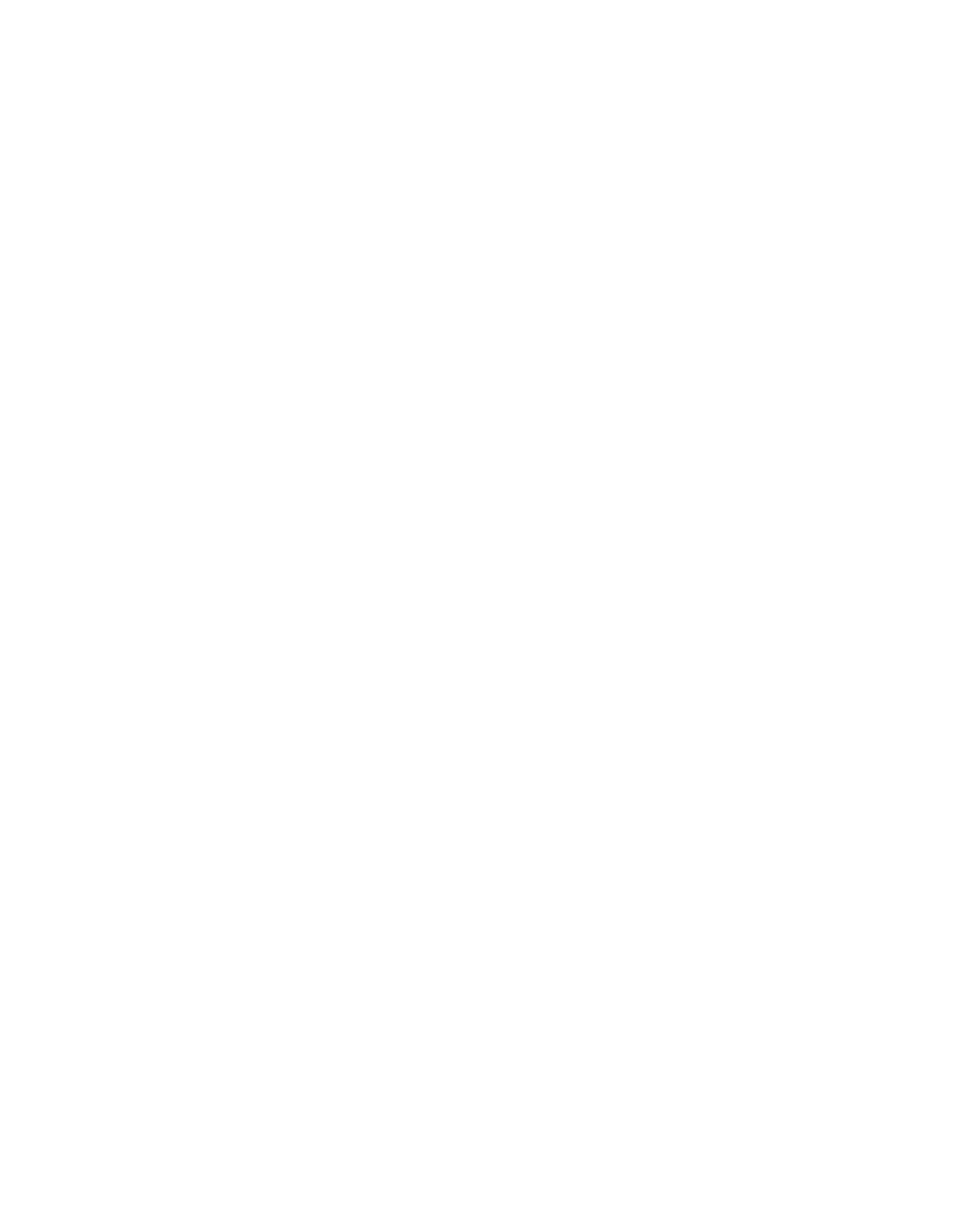# ACRONYMS AND ABBREVIATIONS

| <b>AWA</b>     | Arab Water Academy                                            |
|----------------|---------------------------------------------------------------|
| <b>AWC</b>     | <b>Arab Water Council</b>                                     |
| <b>CADI</b>    | <b>Computer Assisted Development Incorporated</b>             |
| <b>CTO</b>     | Cognizant Technical Officer (USAID)                           |
| <b>ECO</b>     | <b>ECO Consult</b>                                            |
| <b>GWP</b>     | Global Water Partnership                                      |
| <b>ICBA</b>    | International Center for Biosaline Agriculture                |
| <b>ICID</b>    | International Commission on Irrigation and Drainage           |
| <b>IEC</b>     | International Executive Council of ICID                       |
| <b>IRG</b>     | International Resources Group                                 |
| <b>IWMI</b>    | International Water Management Institute                      |
| <b>IWRM</b>    | Integrated Water Resource Management                          |
| <b>IWW/OSU</b> | Institute for Water and Watersheds at Oregon State University |
|                |                                                               |
| <b>MENA</b>    | Middle East North Africa                                      |
| <b>MWI</b>     | Ministry of Water and Irrigation (Jordan)                     |
| <b>NGO</b>     | Non-Governmental Organization                                 |
| <b>OMEP</b>    | Office of Middle East Programs (USAID)                        |
| OSU            | <b>Oregon State University</b>                                |
| <b>PIM</b>     | Participatory Irrigation Management                           |
| <b>PPP</b>     | <b>Public Private Partnerships</b>                            |
| ReWaB          | MENA Regional Water Governance Benchmarking Project           |
| SIDA           | Swedish International Development Agency                      |
| SOW            | Scope of Work, Statement of Work                              |
| TL             | Team Leader                                                   |
| <b>UN</b>      | <b>United Nations</b>                                         |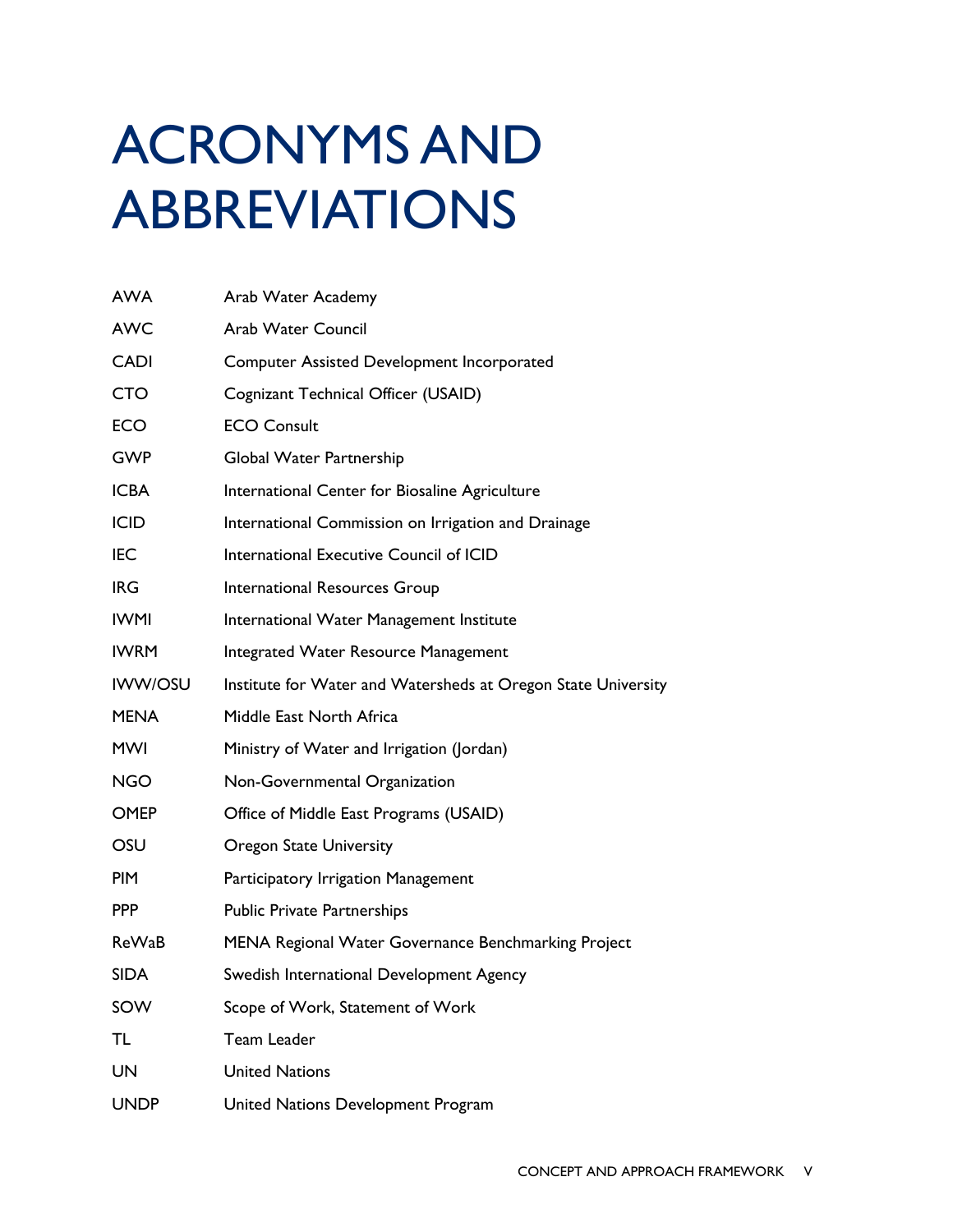- USAID United States Agency for International Development
- WAJ Water Authority of Jordan
- WWAP World Water Assessment Program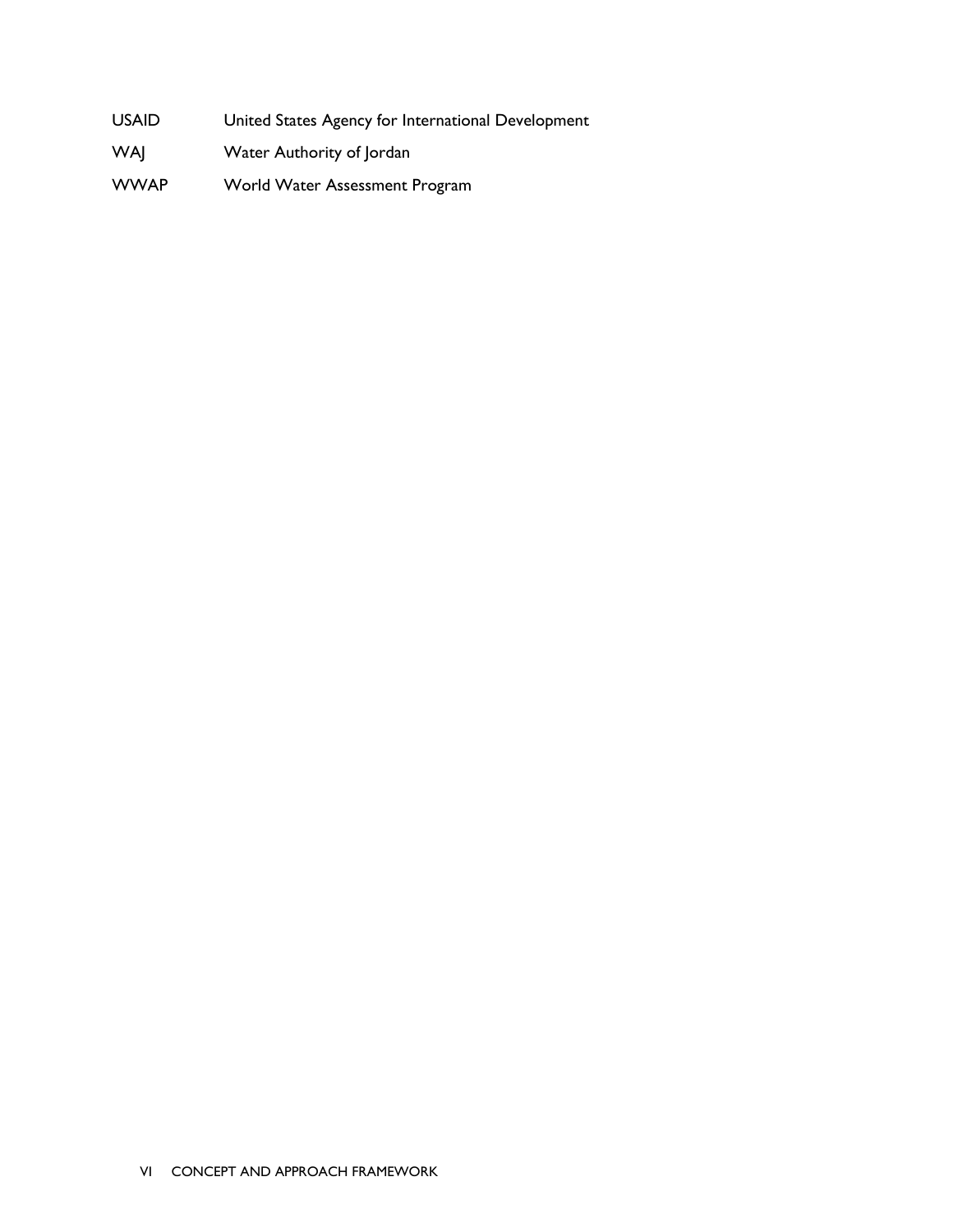## PREFACE

The Regional Water Governance Benchmarking Project (ReWaB) aims to build a strategic framework and establish indicators and benchmarks to monitor national progress on improving water governance in the MENA region. It is supported by the USAID Office of Middle East Programs (USAID-OMEP) through a contract with International Resources Group (IRG) and is slated to run from September 2008 through February 2010. It is being implemented by IRG and its partners.

Written material making up this document was contributed by Bridget Brown, Lucia De Stefano, Gabriel Eckstein, Mark Giordano, Jonathan Lautze, Brent Steel, and Mark Svendsen. Mark Svendsen was responsible for assembling and editing the material. The ideas and concepts contained herein benefited from a much wider range of input. Contributors included Mohamed Allam, Glen Anderson, Michael Campana, Ra'ed Daoud, Lynette DeSilva, Paris Edwards, Russ Misheloff, Tom Sheng, Eric Viala, Aaron Wolf and participants in the Ain Sukhna workshop.

This document was produced for review by the United States Agency for International Development. It was prepared by International Resources Group, which is entirely responsible for its content.

> Mark Svendsen Project Team Leader Philomath, Oregon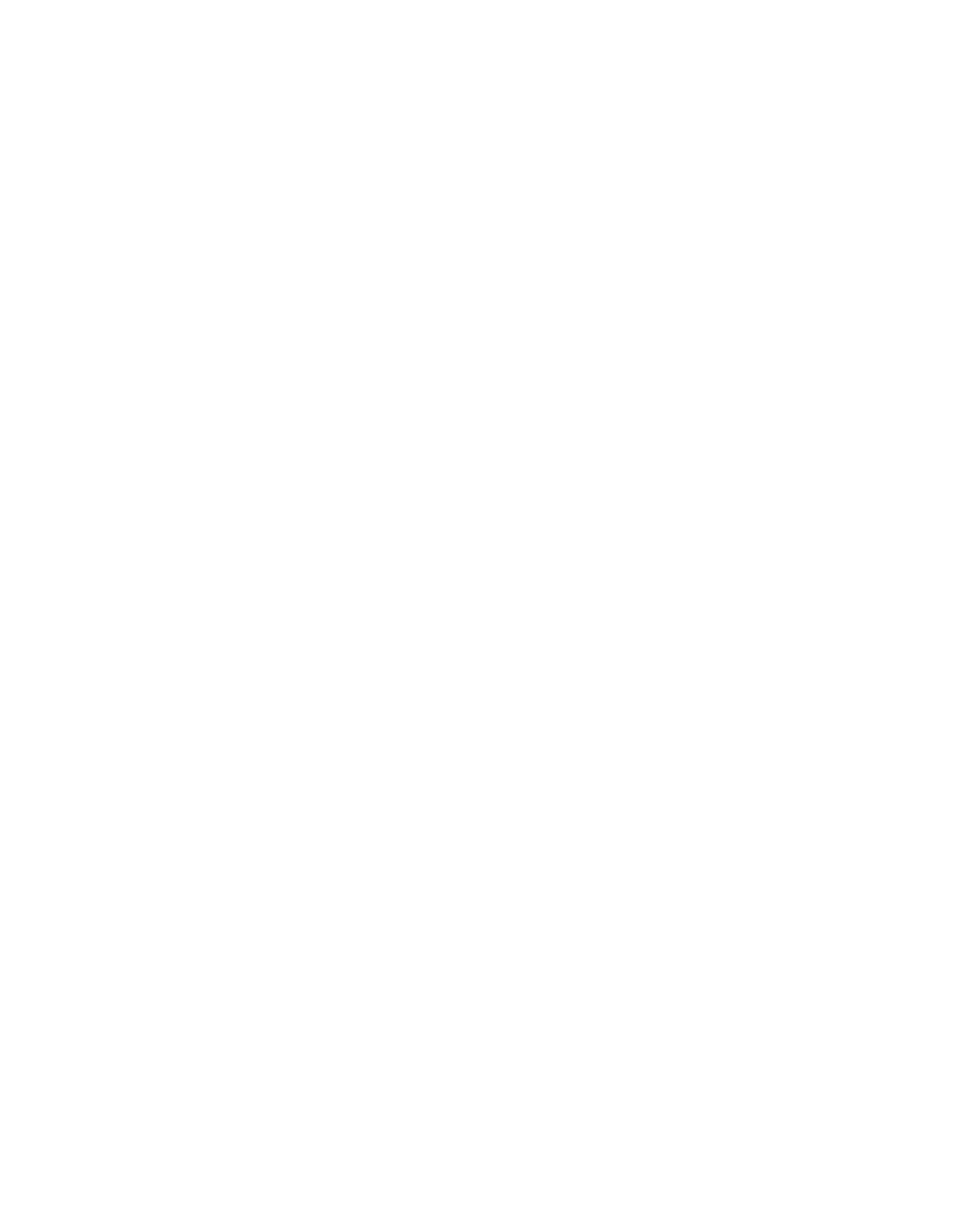# 1. INTRODUCTION

Most countries of the Middle East are chronically water stressed. Population growth and climate change impacts will exacerbate that stress. At the same time, most countries in the region are still strongly dependent on irrigated agriculture as a source of livelihood and employment for their rural populations. Nevertheless, the fastest growth in water needs is likely to occur in other economic sectors. Water productivity in existing uses must, therefore, increase in response to growing demand and the strong likelihood of a shrinking supply. Moreover, better water management must start at the resource level in order to provide effective and equitable balancing of existing uses and the growing needs of urban and industrial sectors.

Clearly, hardware solutions to these formidable challenges are not, by themselves, sufficient. Most of the region's countries have already constructed significant water resource infrastructure, but the effectiveness of water governance and management has often lagged behind. Former UN Secretary General Kofi Annan has stated aptly that "the world water crisis is a crisis of governance – not one of scarcity."

Yet how does one solve "a crisis of governance?" Water governance comprises complex nested and interlocked sets of decisions about water. It is inherently a political process and not a technocratic one, and ultimately it is the responsibility of national and regional governments, working with their own citizens and with each other, to make improvements. International bodies can help by providing advice and support, but ultimately decision about policies, laws, institutional structure, incentives, and capacity development must be made by national and local authorities.

Nevertheless, there is a critical need in nearly every country to understand whether current water governance structures and practices are suitable and are delivering desired results and, if not, where they fall short. In a globalized world, such national assessments can clearly benefit from comparisons across countries and time. One approach that can, and should, originate outside a particular country is a mechanism for measuring and characterizing the capacity for and quality of water governance in a given country and an on-going system for regular, repeated, and impartial measurement and reporting. When such measurements are made for a number of countries and at regular intervals, it is possible to compare water governance status and performance both among countries and in a single country over time. Openly disclosed, such comparative information can stimulate discourse and allow countries to track progress and to identify areas in which they lag and excel.

This paper lays out an approach to establishing a system of water governance capacity and performance benchmarking for Middle Eastern countries. It defines concepts of *governance*, *policy*, *management*, and others and presents a strategy for assessing *de facto* water governance based on essential *water governance functions* and characteristics of *governance decision making processes*. It also suggests a three-tiered framework defining the structural capacity for effective water governance – *policies*, *laws*, and *organizations*. Finally it suggests an approach to measurement and assessment based on a stratified set of stakeholder opinion panels.

This is a challenging undertaking, and ours is not the first attempt to address it. A number of other efforts have been made, or are underway, to carry out similar exercises. Some of these efforts focus specifically on environmental protection or on performance in particular subsectors such as urban water supply and sanitation. Nevertheless, the field is a dynamic one and it is important to be aware of and learn from other efforts and to interact with them.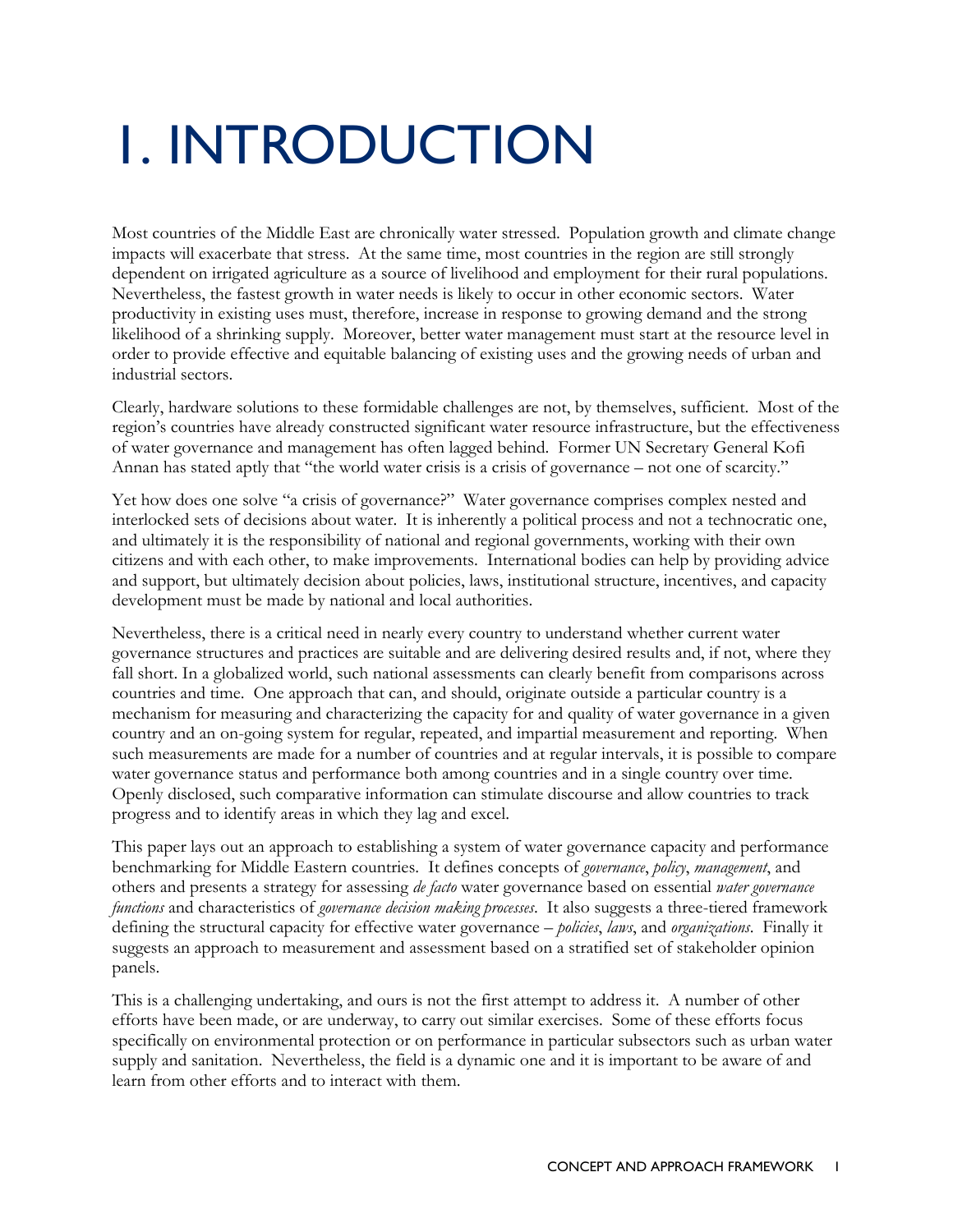# 2. THE CONCEPT OF WATER **GOVERNANCE**

Our approach to water governance is grounded in the academic and professional literature on concepts of governance, policy formulation and change, institutions, organizations and integrated water resource management (IWRM). At the same time, we recognize the need for a benchmarking system and its underlying concepts to be accessible, intuitive, and easy-to-understand so that it is meaningful and useful to policymakers and practitioners. Consequently, we have reviewed the academic literature on these

topics and then adapted the understanding gained with practical experience from professionals working in the field.<sup>1</sup>

Two contrasting policy paradigms were considered as a base for assessing water governance in the MENA region. These are Neo-Institutionalism (NI) and Actor-Centered Institutionalism (ACI) (Box 1). Because of the dominant role of the state in shaping water governance in most countries of the MENA region, the NI perspective was adopted here. Additional description of the two perspectives can be found in Annex 1.

There is often confusion over the meaning of "governance" in general and "water governance" in particular. The United Nations Development Program (UNDP) defines governance **BOX 1. ANALYTIC PARADIGMS Neo-Institutionalism:** A statecentered policy framework where the state controls the policy setting process and exerts influence through embedded structures.

**Actor-Centered Institutionalism:** An actor centered framework where individuals and groups influence policy formulation and implementation through their economic and social transactions.

as "the exercise of economic, political, and administrative authority to manage a country's affairs at all levels (UNDP, 1997). The World Bank adds the notion of "acquiring" authority to that of "exercising" it, defining governance as "the manner in which public officials and institutions acquire and exercise the authority to shape public policy and provide public goods and services" (World Bank, 2006, 1). Kaufmann and Kraay (2008) suggest also that most definitions of governance emphasize the importance of a capable state that is accountable to citizens and operates under the rule of law. These considerations lead to the following basic definition, which we employ in the present framework (Box 2). Note that this definition can operate at various levels, from national to local, and can also encompass informal governance based on local tradition, as with the authority of a village headman or a traditional *mirab* (watermaster).

#### **BOX 2. GOVERNANCE**

 $\overline{a}$ 

Governance is the manner in which authority is acquired and exercised on behalf of the public.

<sup>1</sup> All of the concepts introduced in Part I were reviewed in a March 2009 workshop in Ain Sokhna, Egypt involving representatives from Egypt, Jordan, Morocco, and Oman, as well as USAID, selected resource persons, and ReWaB team members. The workshop was extremely useful in helping the team to refine proposed concepts and approaches.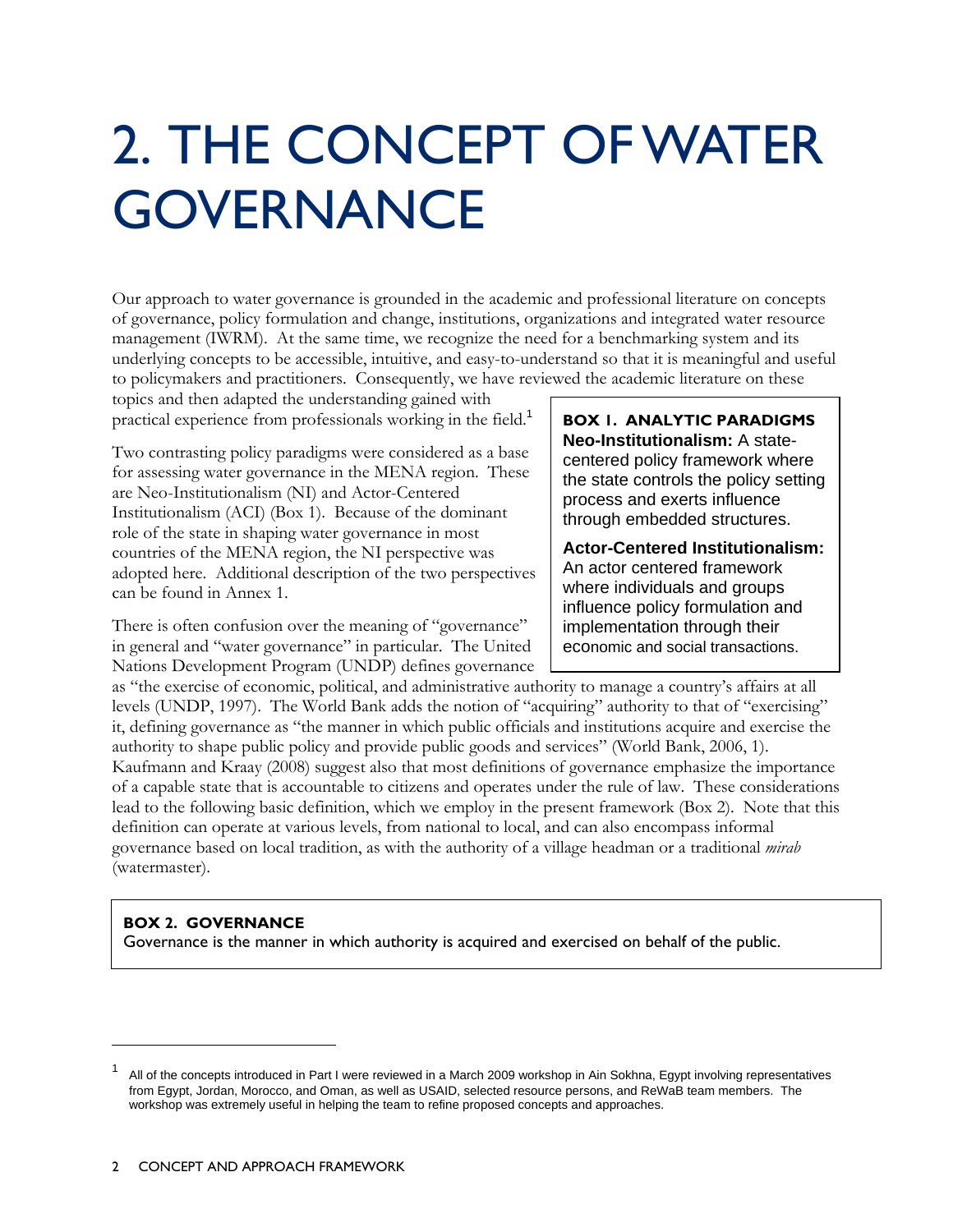Governance is sometimes conceived of as the sum total of processes, mechanisms, systems and structures that a State evolves and puts into place in order to shape and direct its water economy to conform to its near and long term goals (Shah and van Koppen, 2009). As such it includes the more routine operations that are often referred to as "management." Others see it as comprising the higherlevel decisions that establish the context for day-to-day decision making. As such it encompasses decisions on sectoral policies and the overall organizational architecture of the sector but would not extend to routine administrative decision making. This is the interpretation adopted in the first *UN World Water Development Report* (UN WWAP, 2003). We take this more restricted view in our analysis, though the framework developed can easily be expanded to encompass service delivery as well<sup>2</sup>.

The Global Water Partnership (GWP) and others define water governance as "the range of political, social, economic and administrative systems that are in place to develop and manage water resources, and the delivery of water services, at different levels of society" (Rogers and Hall, 2003, 18). Because we see governance in terms of decision making rather than a system or a structure, we have framed it slightly differently, though in a way that is still broadly consistent with the widely cited GWP definition (Box 3). We have also tied our notion of water governance to the broader concept of governance defined earlier.

#### **BOX 3. WATER GOVERNANCE**

 $\overline{a}$ 

Water governance is the manner in which authority is acquired and exercised on behalf of the public in developing, utilizing, and protecting a nation's water resources.

A variety of issues, operating at a range of scales, need to be considered in assessing governance of the water resource. These sets of issues can change over time. To highlight this, the governance dynamics of building an irrigation network and managing its water are illustrative. The initial water control infrastructure is often huge, requiring national or even international investment and management. The construction of such projects is often argued to create pubic goods, for example secure food supplies and employment, that, in turn, contribute to national well-being and stability. Decisions on construction and how the water is stored and released must almost necessarily be part of a formal, state system; the scale is national or even international.

Once built, a project may then have its own formal institutional arrangements to ensure effective movement of water from the reservoir to the main irrigation canals; the scale is regional. However, as water moves from the main canals to smaller distribution canals and finally into farmers' fields, the nature of the water management problem changes and water management questions become increasingly local and less formal. At the lowest end of the system, the question becomes how a small group of farmers will divide the water in the final canal among their individual fields? This problem can be addressed by formal rules developed at national or project level and applied locally. Or, as is more common, it can be addressed through informal systems farmers' themselves customarily develop and use to manage water, perhaps practices developed before the modern irrigation system was in place.

What is important to take from this example is that institutional pluralism is a ubiquitous feature of water governance. There will almost never be conditions in which water is effectively governed by a single formal or informal system. Indeed, almost all water use is governed by a range of institutions, informal and formal, operating at a range of scales. Thus any overall assessment of water governance would

 $^2$  In addition to its use in referring to decision making in the public sector, the term governance is sometimes also applied to private sector organizations, as in "corporate governance." In this usage, the reference is usually to higher level decision making at what might correspond to the corporate policy level. Thus it is distinguished from day to day management in this application. As used here, the use of the term governance is limited to public sector governance, though the resulting system may include private actors.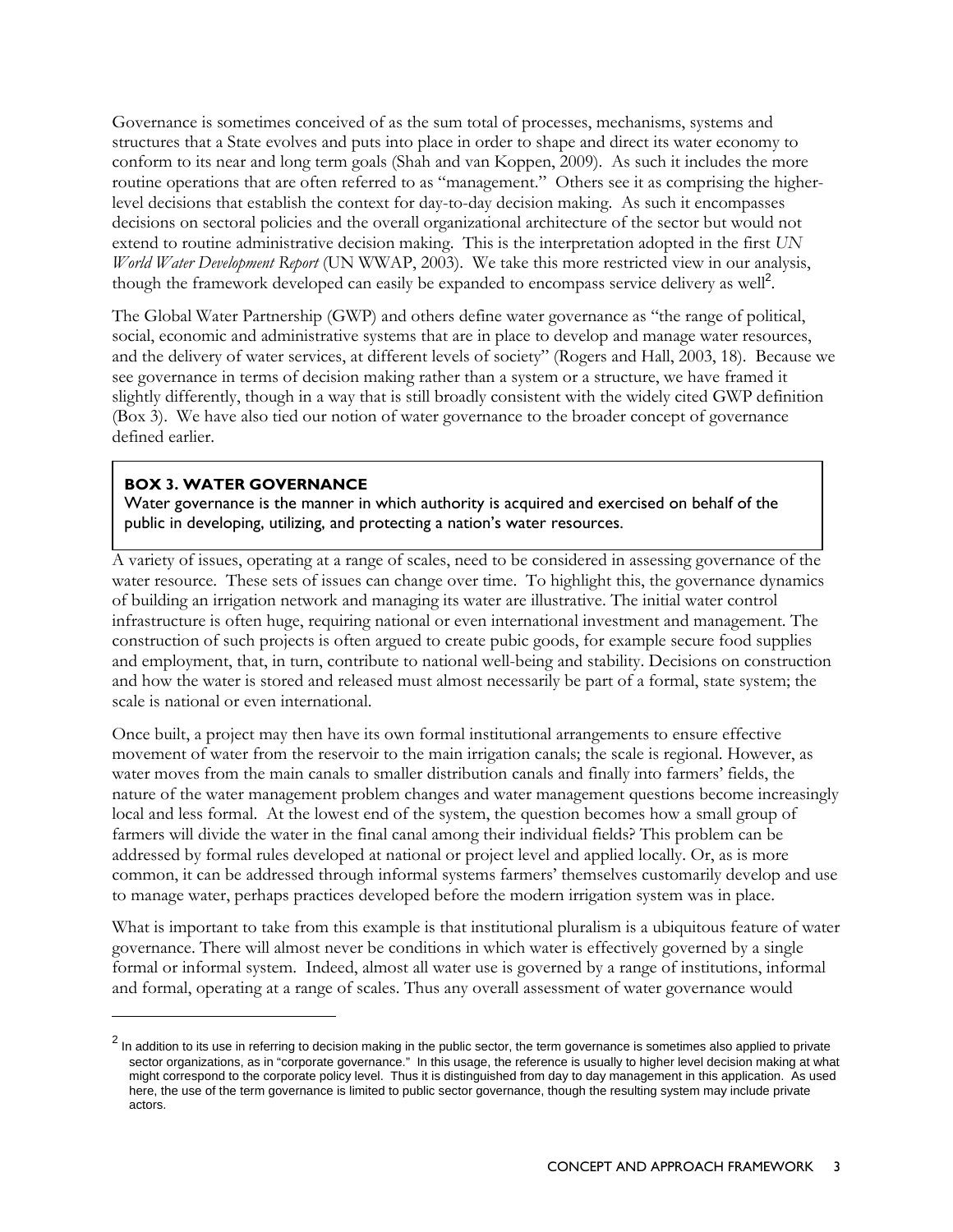benefit from consideration of the wide variety of water uses and users and the many institutions that they control (and vice versa). This conclusion also highlights the importance of delineating clearly the scope of the assessment that is being undertaken.

In contrast to governance which consists of sets of nested and interlinked decisions, institutions consist of the "rules, norms and other humanly-devised constraints" (North, 1990) that set limits on individuals and help define their choices. Institutions can be formal or informal. Formal institutions are made up of policies, laws, and rules that are legitimized by the state. Informal institutions are based on trust and are most often legitimized by local practices and conventions and not backed by the state or a formal legal system. Examples include sanctions, taboos, customs and traditions. In general, informal institutions may be more effective at local levels, while formal institutions are more effective as the area to be governed, or number of individuals in the governance system, increases. Moreover, as economies grow and diversify, informal institutions are often complemented, and sometimes supplanted, by formal ones. A classic example is the system of customary water rights existing in many countries which, over time, are replaced by more formal government-administered property rights systems. In the water sector, informal and formal institutions can, and generally do, operate simultaneously.

Institutions are thus seen as important elements of the governance process where they serve to constrain and encourage certain types of choices and behavior. In this paper, the term institutions is used in this broader sense. Formal hierarchically-structured institutions are a subset of the broader category of institutions and the term "organizations" is used to describe these<sup>3</sup>.

-

 $^3$  The term 'institution" is sometimes used interchangeably with the term "organization" in popular literature. We chose to use the more specific term "organization" here when we mean a formally-organized hierarchically-structured institution so that the term "institution" can assume its broader and more encompassing meaning which includes laws, rules, and "informal" traditions.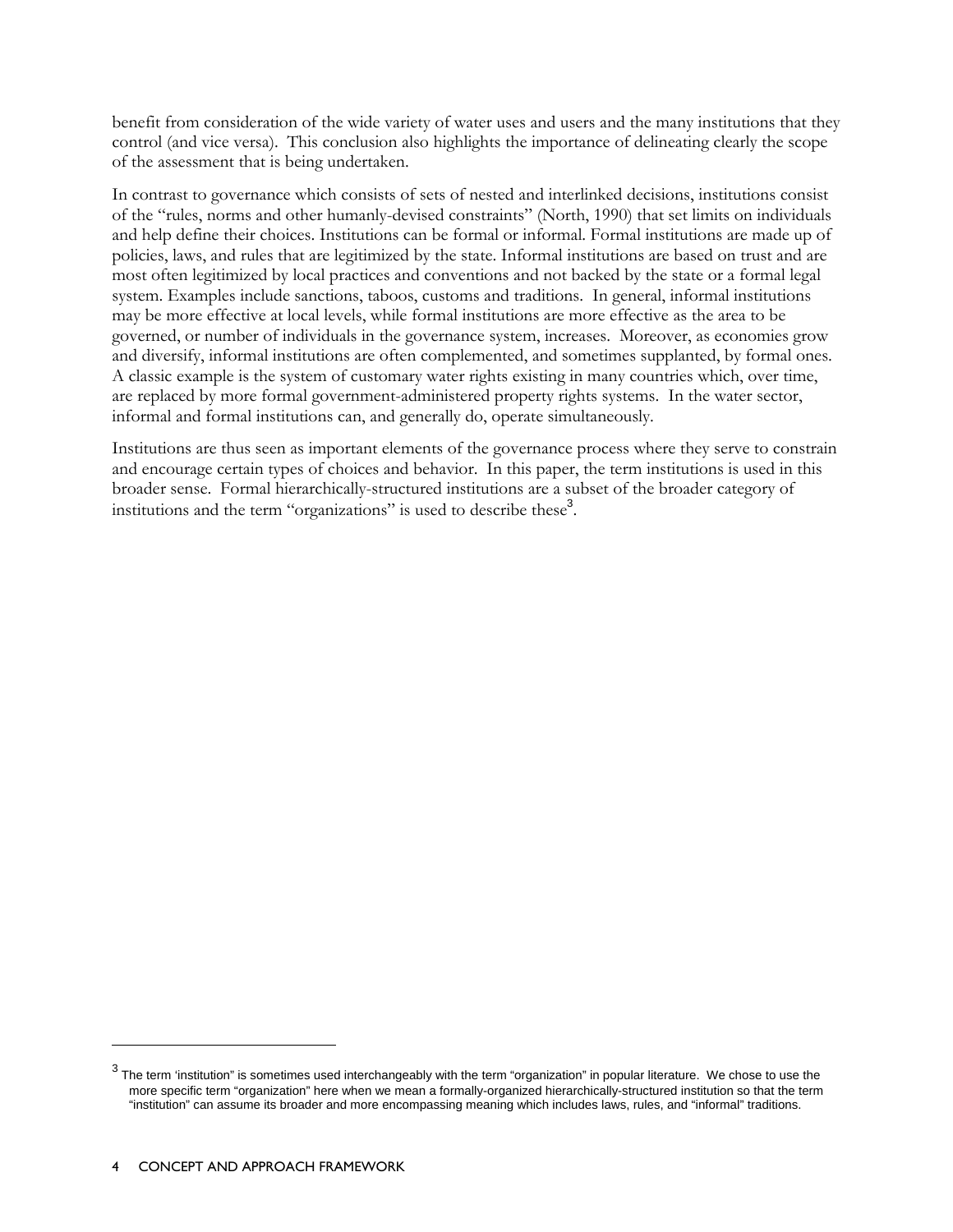# 3. FRAMEWORK OF ANALYSIS

### **3.1. STRUCTURE OF GOVERNANCE**

For analytical purposes, governance structures can be divided into three groups: policies, laws, and organizations (Saleth and Dinar, 2004). Policies can be seen as giving overall direction to governance,

while laws create the formal and enforceable "rules of the game" and authorize the organizational structure necessary to implement policy (Box 4). Below the policy level, more routine decision making, i.e. management, takes place within an organizational structure to implement policy.

**BOX 4. SHORT DEFINITIONS Policy:** A purposive course of action giving overall direction to governance.

**Law:** Codified and informal "rules of the game".

**Organization:** Groups of individuals engaged in purposive activity.

#### **POLICY**

Public policy has been defined by Anderson as "a purposive course of action followed by government in dealing with some problem or matter of concern" (1997: 330). Similarly,

Dye defines it as "anything a government chooses to do or not to do" (1972: 2).

The common view of the public policy process includes five stages: (1) setting the policy agenda, which is basically getting government to consider taking action on some identified problem or issue; (2) formulating policy, which is the development of a course of action to deal with the identified problem; (3) policy adoption, the process of selecting and then authorizing a course of action; (4) policy implementation, applying the policy to solve the problem; and (5) policy evaluation, an effort to evaluate if the policy is actually working or not. In practice, these steps do not always occur in the sequence outlined, but delineating the idealized steps is useful to illuminate the interrelationships among them.

While the above definition is all-encompassing, a useful practical distinction is often made between policy and management. Policy is seen as the setting of the goals and overall intention of the government at its higher levels, while management occurs at lower levels to carry out the intentions so formulated. Policy is thus the subject of intense periodic activity at longer intervals, while management occurs more frequently and routinely in the times between policy formulation and reassessment.

The policy process cannot be studied separately from the context in which it operates, including the official actors (i.e., government) and unofficial actors (e.g., interest groups) involved, relevant geographical characteristics (e.g., climate, topography, natural resources), demographic factors (e.g., population distribution, age and size), political culture (accepted values and norms for governance), social structure (e.g., class or caste system), economic system (e.g., competitive capitalistic versus oligarchic capitalism), and governmental institutions (e.g., democratic versus authoritarian). Often, the context of the policy process dictates the types of implementation strategies used to garner compliance (Schneider and Ingram, 1993). These could include voluntary and non-coercive forms of action such as suasion, education and demonstration programs, the use of mediation and conciliation, and the use of collaborative governance structures and approaches. Coercive forms of policy implementation could include licensing, inspections and fines, loans, subsidies, benefits, taxation, services, incentives and sanctions.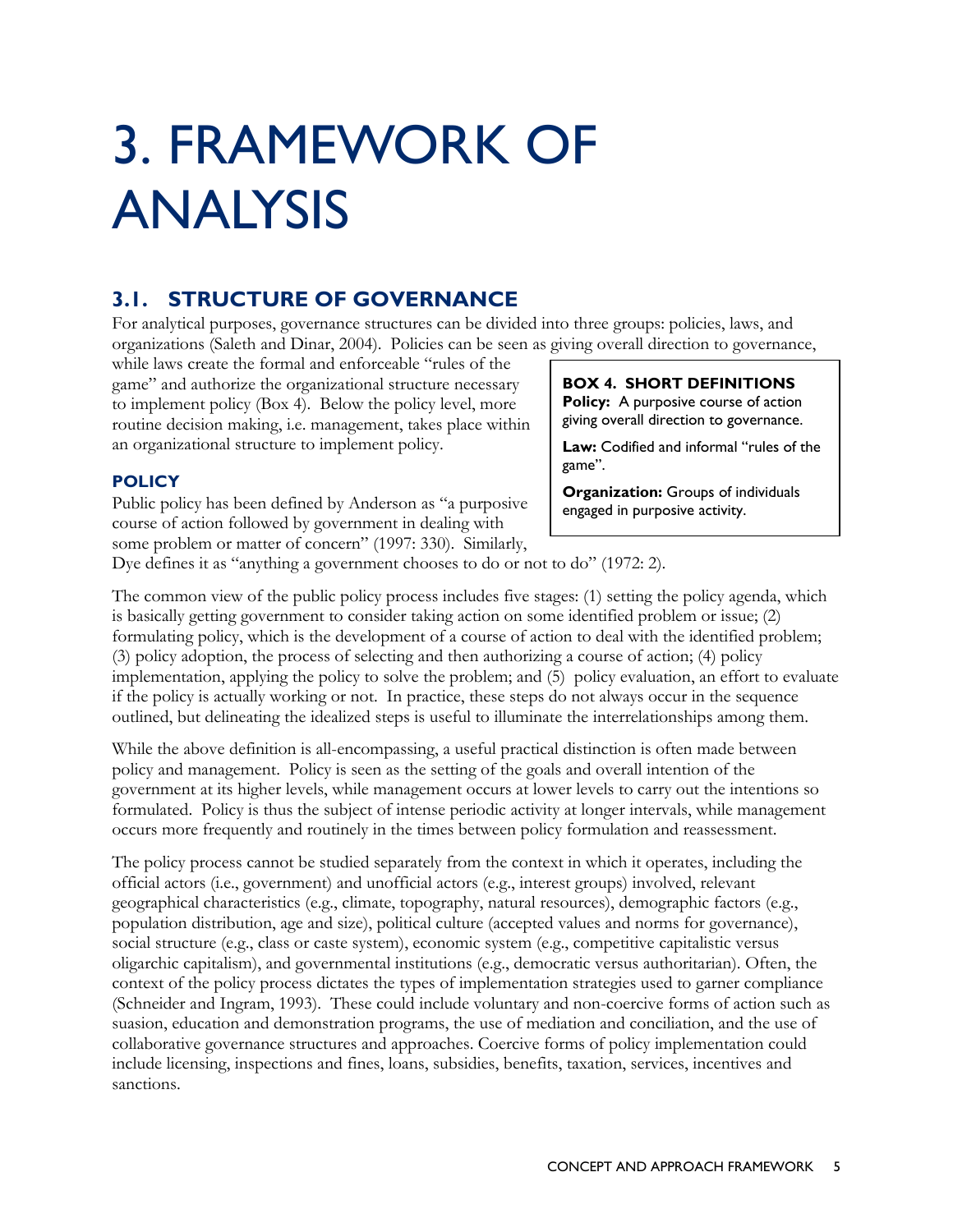#### **LAWS**

We interpret the word "law" broadly to encompass both codified or written laws and unwritten laws.

Codified law related to water resource governance can be subdivided into four categories:

- 1. Bilateral, multilateral, or other international agreements that have been signed or ratified by the country (e.g., transboundary water sharing and management agreements, general international treaties [e.g., 1997 Watercourses Convention; RAMSAR Wetlands Convention])
- 2. Acts, statutes, and codes legislated by a supreme national law-making authority (e.g., national assembly, congress, parliament)
- 3. Decrees, orders, and regulations formulated by the highest committee of the executive branch of government (e.g., president, cabinet, council of ministers)
- 4. Orders, rules, decrees and by-laws developed by inferior committees or officers of the executive branch (e.g., ministers, departments, municipalities, provincial governors)

Unwritten laws are local customs and practices that are abided by out of a sense of obligation and that are handed down through the generations as a function of culture and tradition. An example of an unwritten law that may be present in Muslim countries is the right of thirst – a religion-based legal right to take or receive water to quench one's thirst or to water one's animals.

Other laws relevant to this exercise will be found outside the water sector. Laws from sectors such as environmental regulation, public health, and important water-related economic sectors, such as hydropower generation will also affect the governance of water resources. Also more generic legislation may serve as a basis for the formation of groups such as water user associations or non-governmental organizations (NGOs).

In practice, we will focus our attention on codified law as described in points 1 through 4 above. The rationale for this rests with our focus on higher-level governance processes, where informal unwritten beliefs and practices are less evident and less relevant than they are at the level of water service delivery.

#### **ORGANIZATIONS**

-

If laws are the rules of the game, organizations are the players. Organizations are groups of individuals engaged in purposive activity. The constraints imposed by the legal framework, together with the other institutional constraints, define the opportunity set and therefore the types of organizations that emerge (North, 1994).

Organizations comprise one large and important class of actors and stakeholders in water governance. These include public water management organizations created under water sector law, informal or customary organizations that manage water or provide water services locally, and NGOs and other organizations established under generic laws or laws applying to other sectors<sup>4</sup>.

Examples of typical organizations acting in the water sector are ministries of the environment or water resources, water user associations, water supply utilities, water research institutes, independent regulatory commissions, and equipment trade organizations. These are thus the entities that develop and manage water resources, supply water, use water, and protect (and sometimes pollute) the environment. In other words they are the actors that carry out, and are governed by, the functions described in the following section.

<sup>&</sup>lt;sup>4</sup> Individuals comprise the other class of stakeholders; however in more mature water governance set-ups, individuals are often represented by organizations to give themselves effective voice.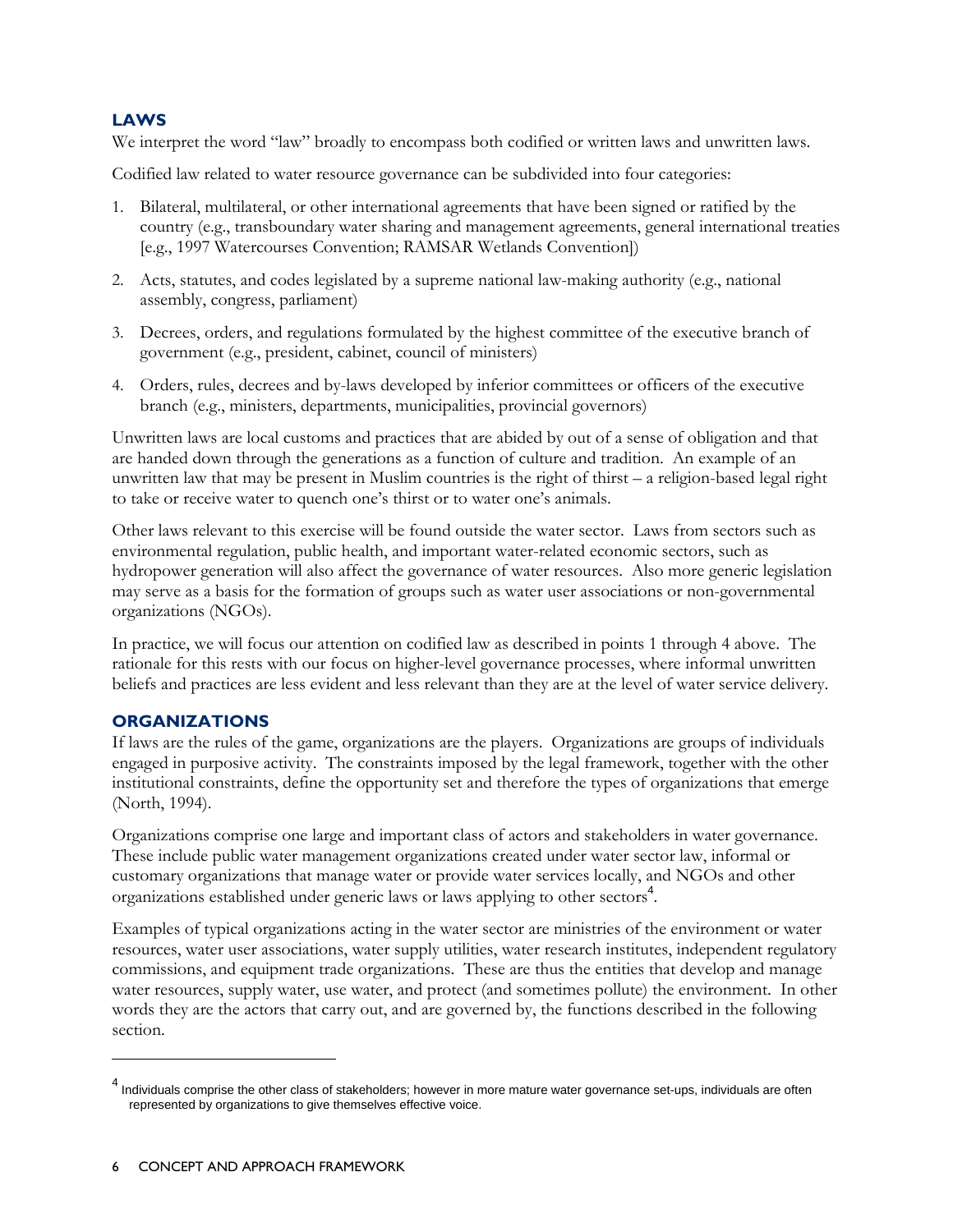Different countries often evolve very different organizational set-ups. Ministries, for example, may be responsible only for water, for water and environment, for water and agriculture, for water and energy or any of a variety of other combinations. As one moves down into the administrative hierarchy, however, organizational diversity tends to diminish and structures to converge on similar units based on their functions. Nevertheless there is no routine prescription or standard for a "good" organizational set up. Consequently, we have shifted our primary focus from specific structures to the functions that water sectors must perform, which often have a great deal in common across a wide variety of settings and which provide a useful framework for performance-based assessment.

### **3.2. GOVERNANCE FUNCTIONS**

We have observed that there is substantial consistency in the types of functions that water sectors perform across a wide range of countries. This has led us to identify a set of core functions, defined as processes routinely carried out to achieve specified ends, which any well-functioning water sector must perform. The use of a set of standard water governance functions is a fundamental and distinguishing element of our approach to water governance.

This approach had its origins in earlier work by Svendsen and others aimed at identifying the essential functions related to water management at the basin scale. Svendsen (2005) discussed institutions, organizations and policies in relation to water management and outlined an "essential functions and enabling conditions" framework for analyzing basin management regimes. He identified several key groups of stakeholders (multinational agencies, government agencies, private firms, associations/NGOs and interest groups) and sectors (agriculture, domestic, industry, hydropower and environment) as a starting point for assessing basin water management. He also provided 9 essential functions for river basin management:

- Medium to long-term Planning
- Allocating water
- Distributing water
- Monitoring water quality
- Enforcing water quality
- Protecting against water disasters
- Protecting ecology
- Constructing hydraulic facilities
- Maintaining facilities

 $\overline{a}$ 

Each of these essential functions was analyzed separately for surface water, groundwater and derivative water<sup>5</sup>. Adaptations of this approach were applied in Mexico (Wester, et al., 2005), South Africa (de Lange, et al., 2005), Vietnam (Svendsen, et al., 2005) and Turkey (Svendsen, et al., 2005).

In the current study, this function list served as a starting point, and was thoroughly revised and adapted to reflect the present focus on water governance and to incorporate feedback from academics and

<sup>&</sup>lt;sup>5</sup> Derivative water is water that has been used non-consumptively and than made available for reuse, i.e. return flows from irrigation or wastewater from municipal water supply systems.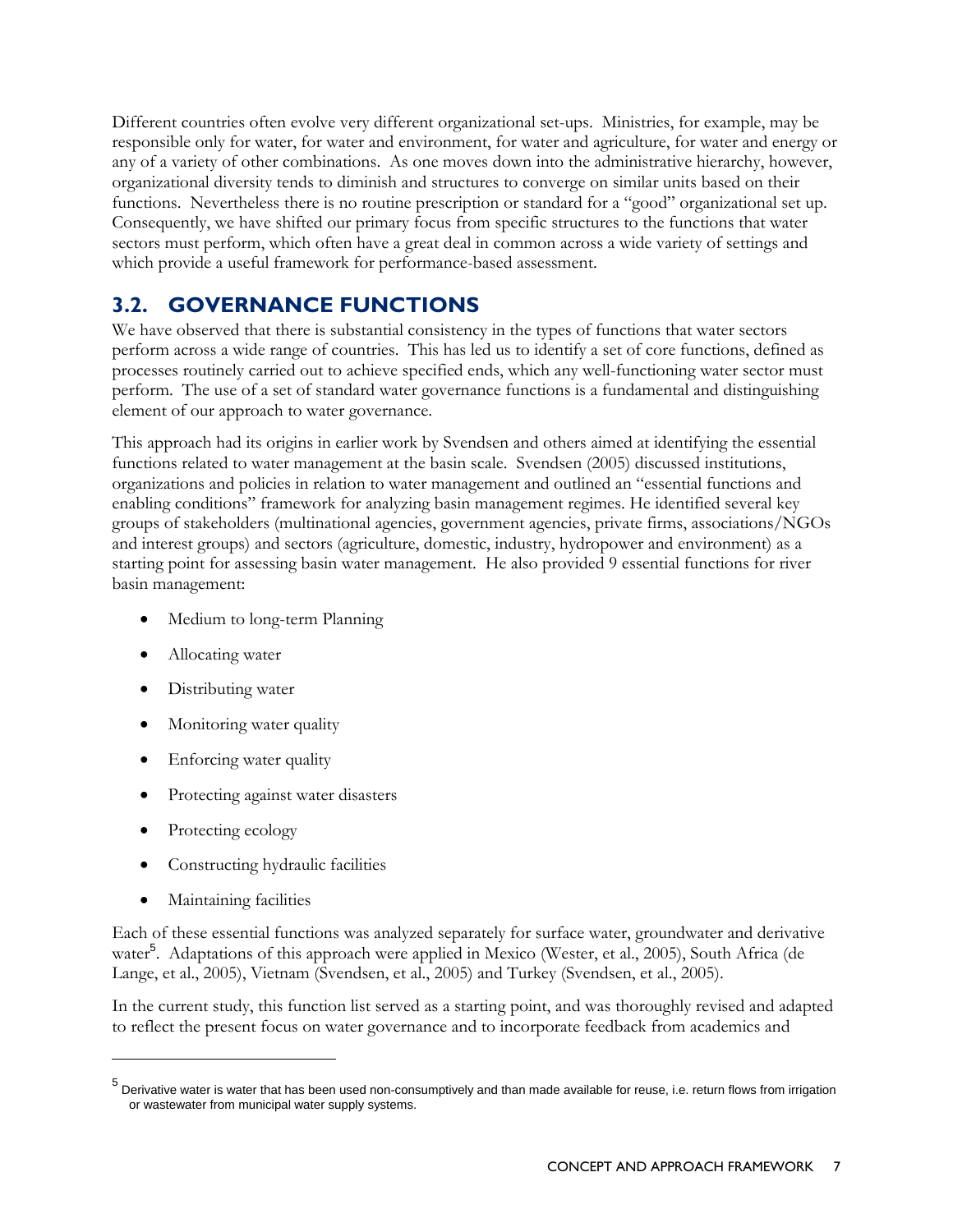practitioners in the field during an extensive review process. We believed that this list represents a comprehensive summary of the basic water governance functions that must be performed by any national water sector if it is to be effective.

Although arguably included in the overall concept of water governance, our discussion here does not extend to the actual provision of water services to users. Although not necessarily easy to do well, we regard water service provision as a routine administrative/managerial function that follows from effective performance of the five sets of tasks included in the functional framework shown in Box 5. This allows us to focus explicitly on the five essential higher-level governance functions.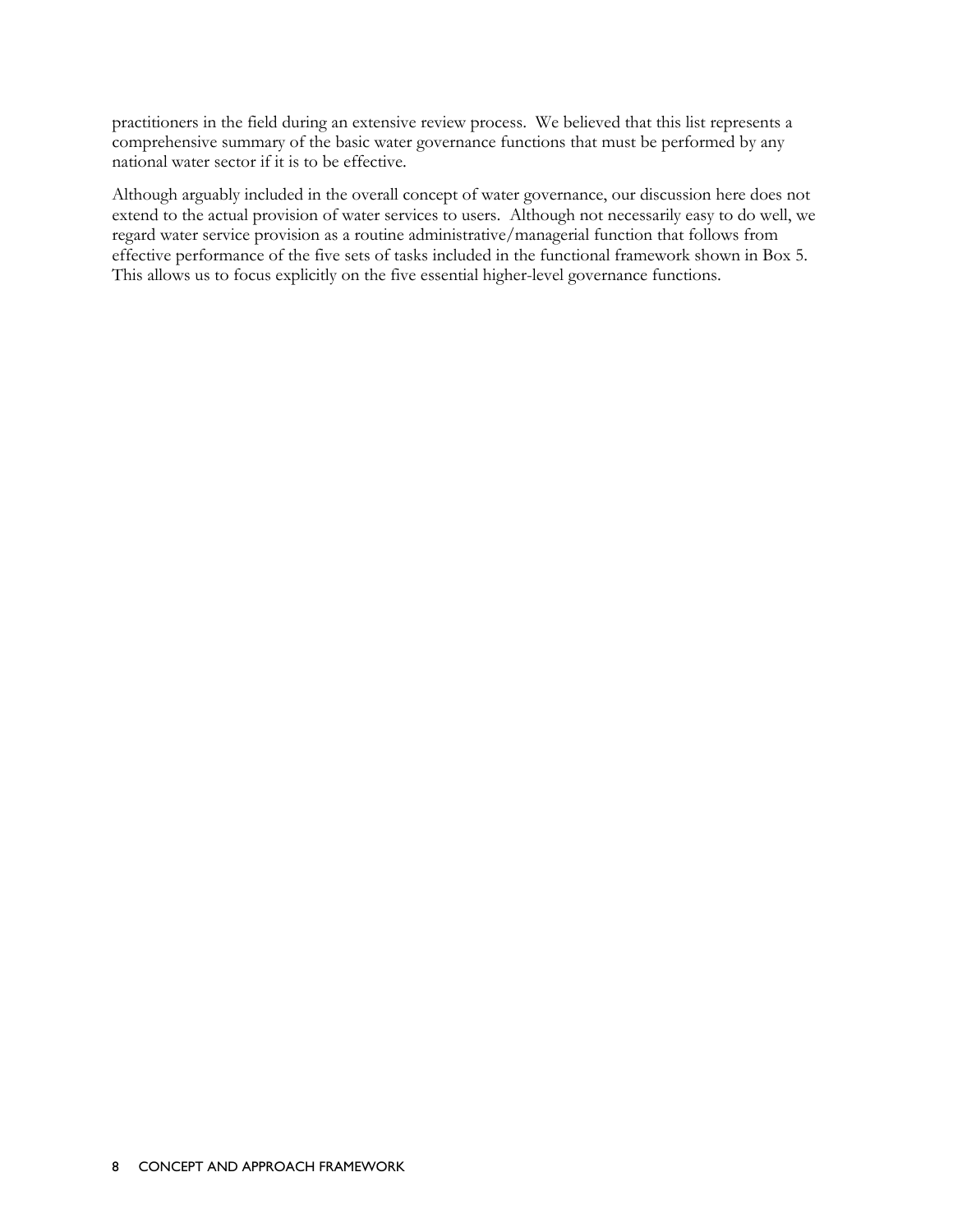#### **BOX 5. STANDARD WATER RESOURCE GOVERNANCE FUNCTIONS**

#### **1. Organizing and building capacity in the water sector**

- 1.1 Creating and modifying an organizational structure
- 1.2 Assigning roles and responsibilities
- 1.3 Setting national water policy
- 1.4 Coordinating and integrating among sub-sectors, levels, and national subregions
- 1.5 Establishing linkages with neighboring riparian countries
- 1.6 Building public and political awareness of water sector issues
- 1.7 Securing and allocating funding for the sector
- 1.8 Developing and utilizing well-trained water sector professionals

#### **2. Planning strategically**

- 2.1 Collecting, managing, storing and utilizing water-relevant data
- 2.2 Projecting future supply and demand for water
- 2.3 Designing strategies for matching expected long-term water supply and demand and dealing with shortfalls (including drought mitigation strategies)
- 2.4 Developing planning and management tools to support decision making

#### **3. Allocating water**

- 3.1 Awarding and recording water rights and corollary responsibilities
- 3.2 Establishing water and water rights transfer mechanisms
- 3.3 Adjudicating disputes
- 3.4 Assessing and managing third party impacts of water and water rights transactions

#### **4. Developing and managing water resources**

- 4.1 Constructing public infrastructure and authorizing private infrastructure development
- 4.2 Forecasting seasonal supply and demand and matching the two
- 4.3 Operating and maintaining public infrastructure according to established plans and strategic priorities
- 4.4 Applying incentives and sanctions to achieve long and short term supply/demand matching (including water pricing)
- 4.5 Forecasting and managing floods and flood impacts

#### **5. Regulating water resources and services**

- 5.1 Issuing and monitoring operating concessions to water service providers
- 5.2 Enforcing withdrawal limits associated with water rights
- 5.3 Regulating water quality in waterways, water bodies, and aquifers (including enforcement)
- 5.4 Protecting aquatic ecosystems
- 5.5 Monitoring and enforcing water service standards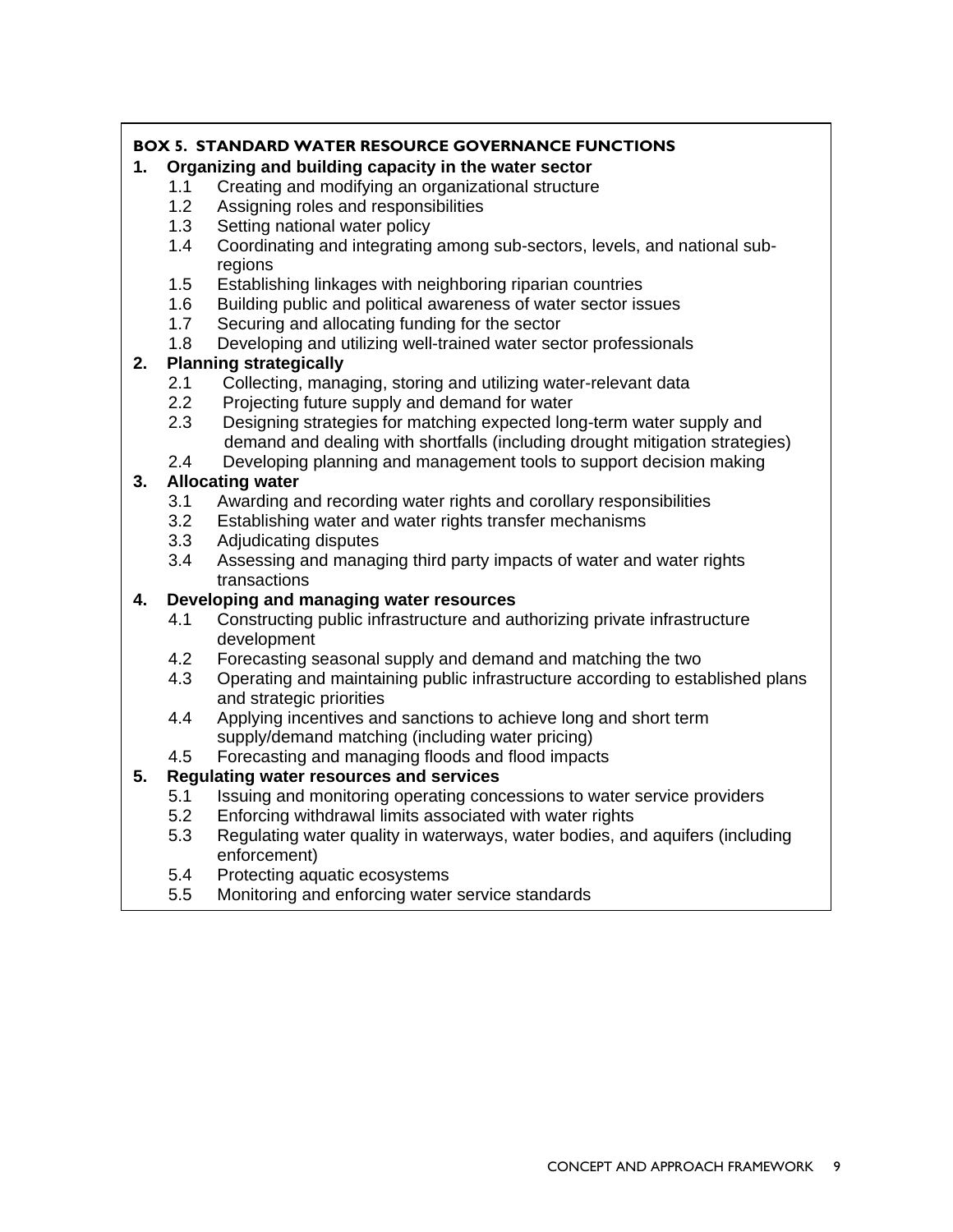### **3.3. PROCESSES OF GOVERNANCE DECISION MAKING**

Water governance is, in essence, a series of interlinked decisions. Water-related decisions can be divided into two types. The first comprises top-level more infrequent decisions that set the context in which routine decisions are made. These typically relate to establishment of policy, laws, rules, program priorities, and the like. The second class of decisions comprises the routine day-to-day decisions related to water delivery, revenue collection, staffing, and so on.

The way in which both types of decision are made matters a great deal to water service clients, stakeholders, and to the general public, who want to know how pending decisions will affect them and wish to have a voice in discussions leading up to them. Moreover, the nature of the decision making process can be an important determinant of the decision actually reached. More open processes can place new information before decision makers, enhance their awareness of the interests held by various groups, and expose discussion and relationships to public scrutiny.

Recent empirical research also helps to illuminate this area. While there is no universal prescription for structuring effective water governance organizations, researchers have identified some key design elements that often lead to effective management of natural resources. Based on this research, managers and policy makers in both advanced industrial and developing countries are reorganizing and reinventing government to improve program efficiencies, to harness resources outside government in the service of public policy goals, and to better facilitate the input of state-level interests, private sector groups, and the general public (Durant et al., 2004; Weber, 2003). The move to share bureaucratic decision-making power with citizens and personnel in the lower reaches of organizational hierarchies, to embrace collaborative public-private and public-NGO partnerships, and to reject dense rule structures and hierarchy as necessary components of an efficient and/or accountable public administration is occurring across a broad range of policy areas (see Green and Chambers, 2006 and Mudacumura et al., 2006). The propensity to adopt alternative institutional arrangements premised on decentralization, collaboration, and citizen participation is especially pronounced in the natural resources policy world.

According to Durant et al. (2004, 512), effective governance entails organizations becoming "…priority based, information driven, results oriented, customer focused, cross-media centered, and seamless," which all requires a "…persistent focus on dialogue, trust building, transparency, information sharing, outcomes-focused goals, flexibility, and intra- and inter-organizational collaboration". However, as Costantinos (2006) argues, it is difficult to implement such organizational change in many developing countries because of hierarchical policy processes and the long-term exclusion of citizens from local decision-making.

Features characterizing sound decision making processes in water governance are further discussed in the following section. Based on this discussion, a set of five decision process dimensions for use in assessing water governance are posited.

### **3.4. STANDARDS OF GOOD WATER GOVERNANCE**

As explained in previous sections, our approach to assessing water governance involves three principal components – an institutional framework, including the involved actors; essential water governance functions; and basic process characteristics. However to evaluate these components, we need some accepted basis for making judgments.

A key question thus remains as to what constitutes "good" water governance. A reasonable basis for defining good water governance is provided by the tenets of Integrated Water Resources Management (IWRM), which have been widely considered and debated, are well established internationally, and often accorded elevated status in the water management community. There are, however, practical limitations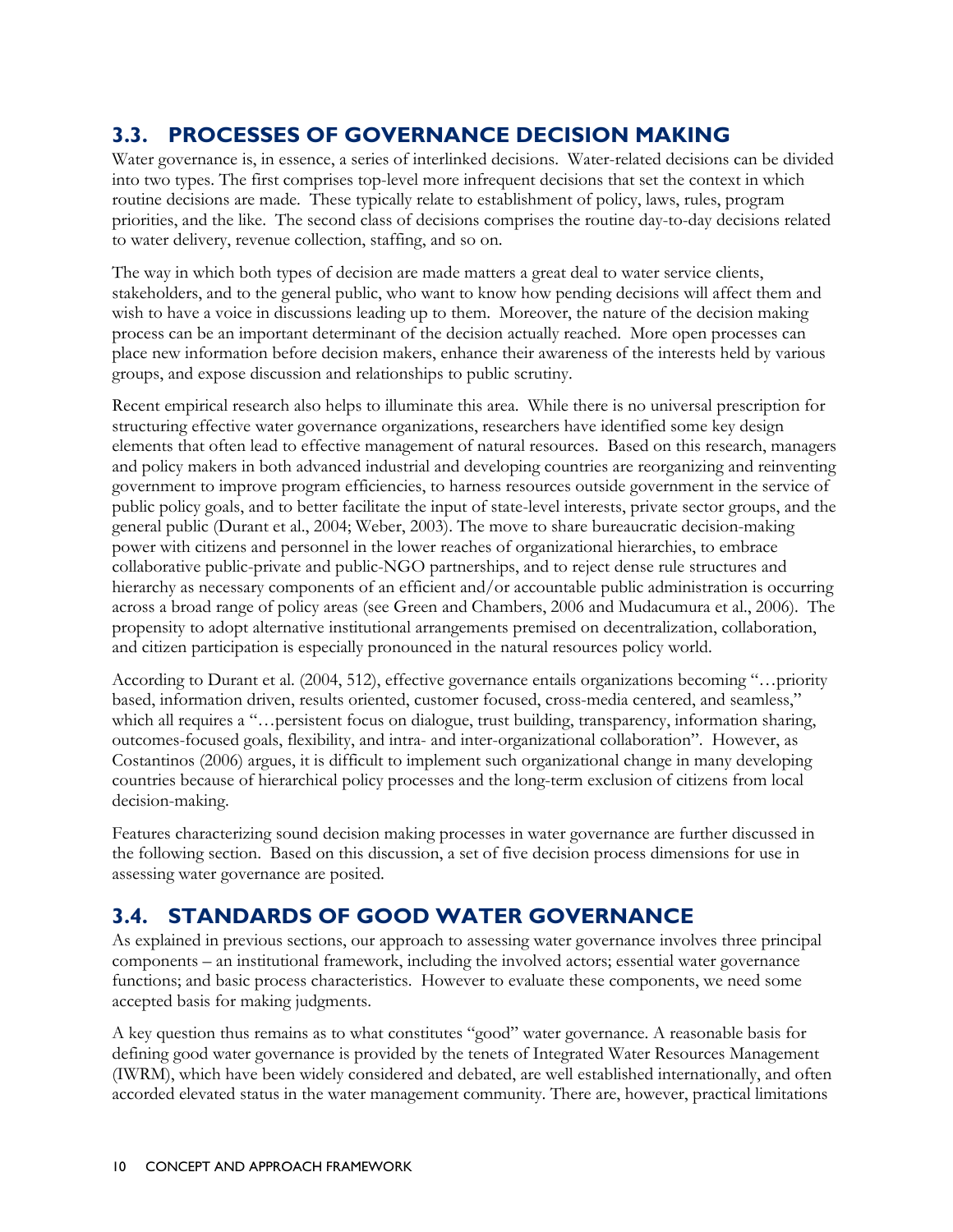to the use of IWRM principles (Biswas, 2004) as well as debate concerning whether their universal application should be a goal (Shah, 2005; Molle, 2008).

Nevertheless, it is useful to explore recent international efforts to develop consensus views on principles that can guide water governance in a variety of settings. The first conference to seek global consensus on water was the 1977 *UN Water Conference in Mar del Plata*, which brought together representatives from 116 governments as well as people from major multilateral development banks, NGOs, and river basin commissions. While tangible outcomes were limited, the conference helped spur designation of the 1980s as the *International Water Supply and Sanitation Decade*, which in turn helped establish networks of

interested water professionals and experts. These networks began taking a broader view of water and sanitation than had traditionally been the case – one that appreciated and acknowledged the range of challenges inherent in managing the water resource. One outcome was the UNDP-sponsored *Global Consultation on Safe Water and Sanitation for the 1990s* in New Delhi in 1990.

Building on the 1990 New Delhi conference and moving beyond the domestic supply and sanitation field was the *International Conference on Water and Environment*, held in Dublin in 1992 in preparation for the *UN Conference on Environment and Development* (UNCED) in Rio that same year. One hundred fourteen countries, 28 UN agencies, 59 intergovernmental and non-governmental organizations participated. Influenced by the expanding environmental movement and growing concerns about sustainability, ministers at the Dublin Conference ratified four principles that were subsequently endorsed by heads of state in Rio. These "Dublin Principles" have since formed a core part of water governance discourse (Box 6).

#### **BOX 6. THE DUBLIN PRINCIPLES**

- Freshwater is a finite and vulnerable resource, essential to sustaining life, development and the environment
- Water development and management should be based on a participatory approach, involving users, planners, and policy makers at all levels
- Women play a central part in the provision, management, and safeguarding of water
- Water has an economic value in all its competing uses and should be recognized as an economic good

The successor to Dublin-Rio was the *Bonn 2001 International Conference on Freshwater*, which served as a preparatory step on freshwater issues for the *World Summit on Sustainable Development in Johannesburg* in 2002. The ministers in Bonn recommended action in three areas, of which water governance was deemed most important, and prepared a statement that was endorsed by heads of state in Johannesburg the following year. Importantly, the conference included a call by participating governments to adopt IWRM and water efficiency approaches by 2005. By and large, however, the Bonn-Johannesburg process did not have the same level of substance or impact as the principles emanating from Dublin, which still provide the underlying framework for most discussions on IWRM and water governance.

Concurrent with the UN-sponsored international conferences, at least two influential research and networking organizations have formed. The Global Water Partnership (GWP) was founded in 1996 by the World Bank, the United Nations Development Program (UNDP), and the Swedish International Development Agency (SIDA) to provide an organizational umbrella for a growing water movement. Created with the explicit objective of promoting and implementing integrated water resources management, the GWP has emerged as a leading spokesperson for IWRM. In addition, UN-Water was launched in 2000 to support member states in their efforts to achieve water and sanitation goals and targets. In 2003, UN-Water was endorsed as the new official United Nations mechanism for follow-up of the water-related decisions reached at the 2002 World Summit on Sustainable Development and the Millennium Development Goals. UN-Water's flagship program, the World Water Assessment Program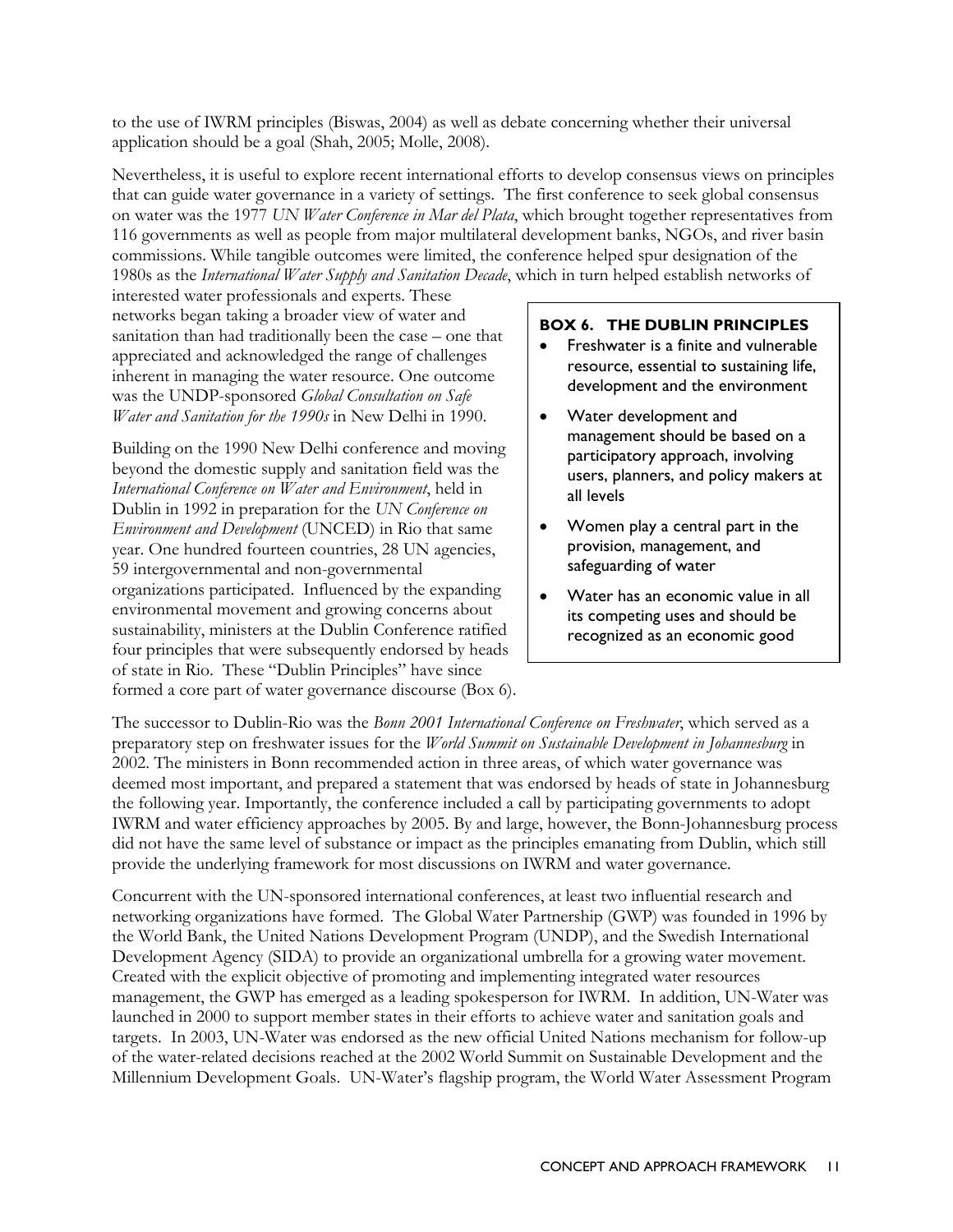(WWAP) monitors freshwater issues in order to provide recommendations, develop case studies, enhance assessment capacity at a national level and inform the decision-making process.

As noted earlier, the GWP defines water governance as "the range of political, social, economic and administrative systems that are in place to develop and manage water resources, and the delivery of water services, at different levels of society" (Rogers and Hall, 2003). Based on this definition and the closely related Dublin Principles noted above, WWAP identifies four dimensions of good water governance. A social dimension points to the equitable use of water resources. An economic dimension points to the efficient use of water resources and the role of water in overall economic growth. A political dimension points to providing water stakeholders and citizens at large with opportunities to participate in and monitor political processes and outcomes. An environmental dimension suggests that effective governance should enhance sustainable use of water resources and ecosystem integrity.

Building on these definitions, the GWP identified ten criteria for "effective" water governance (Rogers and Hall, 2003). These ten principles were further refined by WWAP to produce a list of eight basic features of good governance, shown in Box 7.

While few would disagree, in the abstract, with these governance principles, there are dissenting views on their operational usefulness. Jonch-Clausen and Fugi (2001) fear that IWRM is simply "one of those buzzwords that everybody uses but mean many different things to different people." Biswas (2004) has contended that many people have applied the IWRM tag to the same approaches they would have otherwise used, a sentiment echoed by Molle (2008). Shah et al. (2001), Van Koppen (2007) and Lautze & Giordano (2007) each highlight the limitations to imposing developed country frameworks on developing country conditions. All of this calls for some caution when applying the same framework, based on somewhat ambiguous IWRM principles and incorporating a strong normative perspective, to multiple developing countries.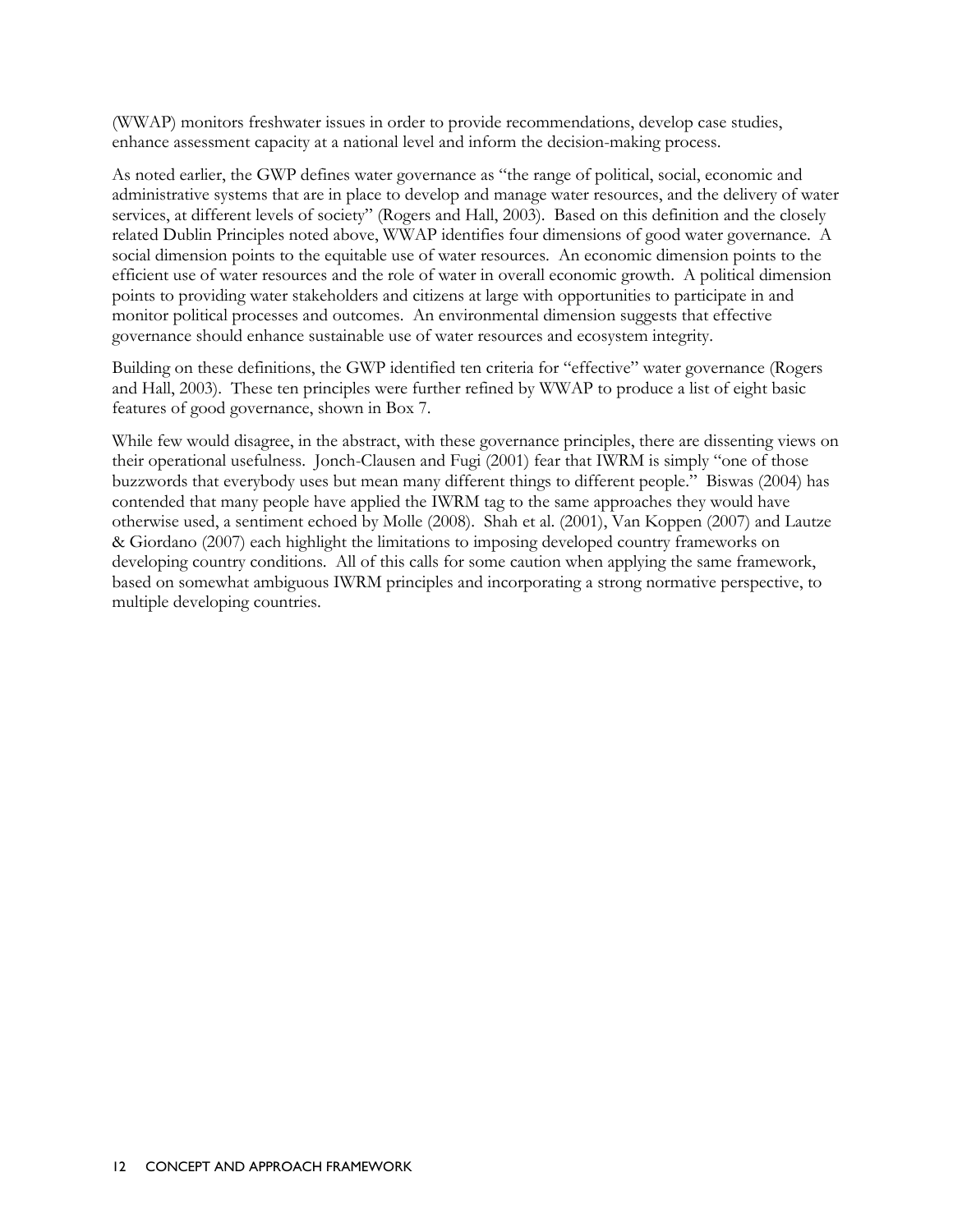#### **BOX 7. THE** *WORLD WATER ASSESSMENT PROGRAM* **PRINCIPLES OF GOOD WATER GOVERNANCE**

- 1. **Participation**: all citizens, both men and women, should have a voice directly or through intermediate organizations representing their interests – throughout processes of policy and decision-making. Broad participation hinges upon national and local governments following an inclusive approach.
- 2. **Transparency**: information should flow freely within a society. The various processes and decisions should be transparent and open for scrutiny by the public.
- 3. **Equity**: all groups in society, both men and women, should have opportunities to improve their well-being.
- 4. **Accountability**: governments, the private sector and civil society organizations should be accountable to the public or the interests they are representing.
- 5. **Coherency**: the increasing complexity of water resource issues, appropriate policies and actions must be taken into account so that they become coherent, consistent and easily understood.
- 6. **Responsiveness**: institutions and processes should serve all stakeholders and respond properly to changes in demand and preferences, or other new circumstances.
- 7. **Integrative**: water governance should enhance and promote integrated and holistic approaches.
- 8. **Ethical considerations**: water governance has to be based on the ethical principles of the societies, in which it functions, for example by respecting traditional water rights.

WWAP (2003, 373)

-

The principles shown in Box 7 are diverse. Some, such as participation and transparency, describe desirable features of decision making processes. Others, such as equity, represent desired outcomes.

We have considered these principles carefully and have filtered them using two primary criteria. First because we are aiming at a practical system of measurement and benchmarking, we must be able to define the concepts we are using operationally. This also means that they must be measurable in some way. Second, because we see water governance principally as a dynamic decision making process rather than a structure or a system, we have focused on those attributes that characterize the decision processes which, in our view, lie at the heart of water governance. This filtering has led us to include characteristics such as "transparency", "participation", and "rule of law", while excluding those such as "equity" which characterize the outcomes of the governance process, and "ethical considerations" which does not lend itself to definition or measurement<sup> $\frac{6}{6}$ </sup>.

The process attributes employed in the framework are described below<sup>7</sup>.

 $6$  "Coherency" and "Integrative" are included, in our framework under the first standard function – "Organizing and building capacity in the water sector" and are thus excluded from our list of decision process attributes.

 $<sup>7</sup>$  Statements in italics are the definitions used by WWAP (2003). "Rule of law" is an exception and was taken from a UNDP list of features</sup> characterizing good governance (UNDP, 1997). The descriptive statement in italics under this dimension is from that document.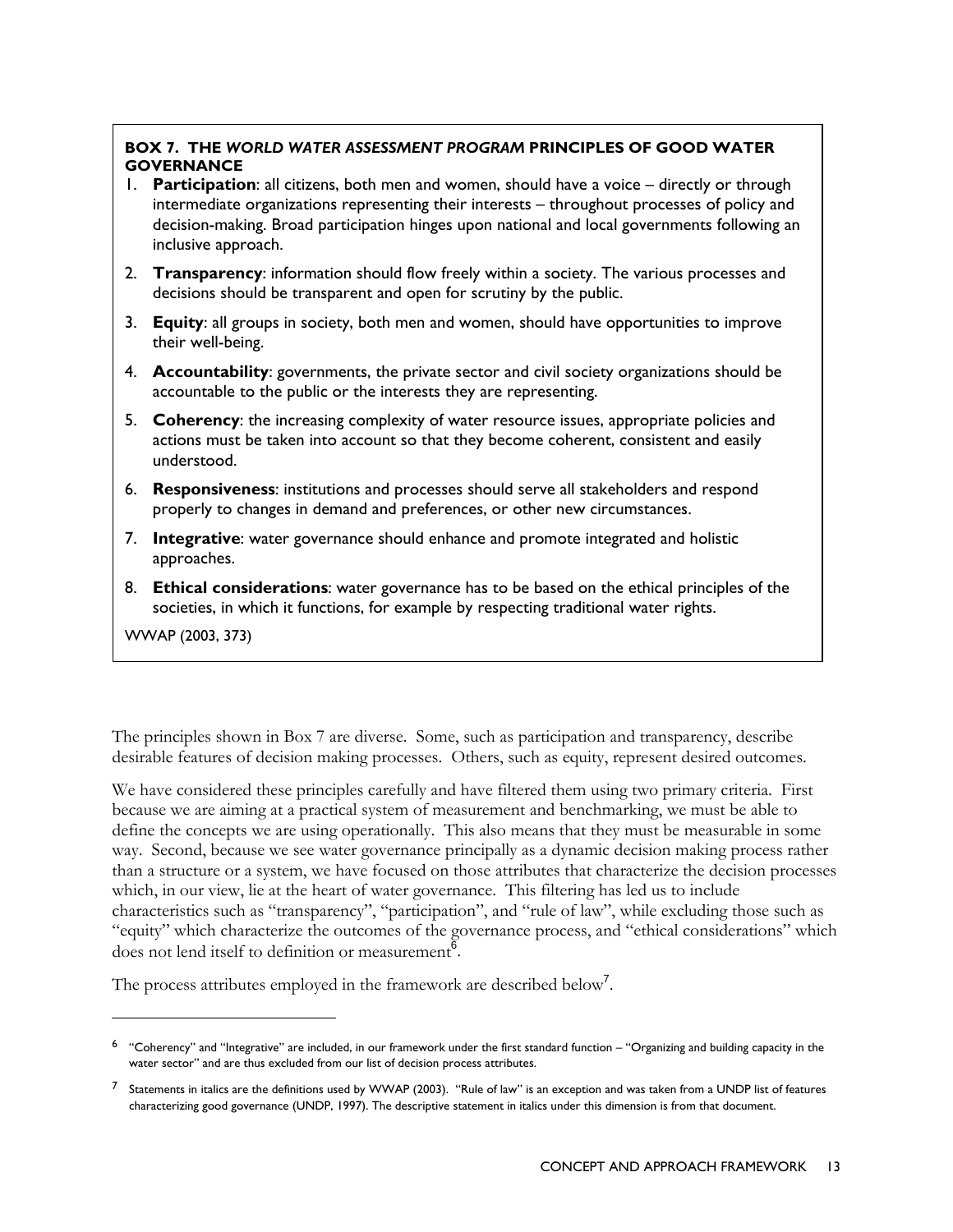- 1. **Transparency.** *Information should flow freely within a society. The various processes and decisions should be … open to scrutiny by the public.* In practice, this requires demonstrated willingness by governments to share information related to water sector policy, legal, and regulatory changes, development plans, water allocation decisions, water resources status and uses, and the like**.**
- 2. **Participation.** *All citizens, both men and women, should have a voice, directly or through intermediate organizations representing their interests, throughout water governance policy formulation and decision-making.* In practice this requires the demonstrated willingness by the government to solicit and consider input from stakeholders in civil society and elected legislators. It also requires the demonstrated willingness of government leaders to make changes and adjustments to proposals on the basis of input received.
- 3. **Accountability and Integrity**. *Governments, the private sector and civil society organizations should be accountable to the public or the interests they represent.* In practice, governments and other organizations active in water governance should openly disclose their actions and the results of governance decision making and should practice subsidiarity, mandating that decisions be taken at the lowest competent level. Governments should also undertake actions to reduce corruption and illicit personal gain in water sector decision making.
- 4. **Rule of law.** *Legal frameworks should be fair and enforced impartially*. In practice, decisions should be made in conformity with specified laws, practices, and procedures.
- 5. **Responsiveness.** *Institutions and processes should serve all stakeholders and respond properly to changes in demand and preferences, or other new circumstances.* In practice governments should monitor and note changing conditions of water supply and demand and respond appropriately. Governments should also regularly review and assess their water-related policies, structure, programs, and the resulting outcomes and make appropriate revisions.

### **3.5. THE FRAMEWORK**

The framework resulting from the considerations discussed above is shown in Figure 1. Policies, laws, and organizations provide the institutional structure in which water management takes place.

Effectiveness in water governance stems from effective performance of a set of standard functions that must be executed by any water sector to fulfill its mission. The exact nature of that mission is determined by the policies framed by national leaders. But regardless of the specific goals established by these policies, this set of functions must be performed effectively to implement them. Functions are seen as cutting across the domains of policy, law, and organization to yield results. By assessing the performance of basic functions, we move beyond the static view of nominal structures made up of policies, laws, and organizations and look also at the effectiveness of execution.

Finally, the characteristics of governance decision making provide a way of assessing the degree to which governance reflects the will of the public, its fairness, and its self-awareness and ability to adjust to changing conditions.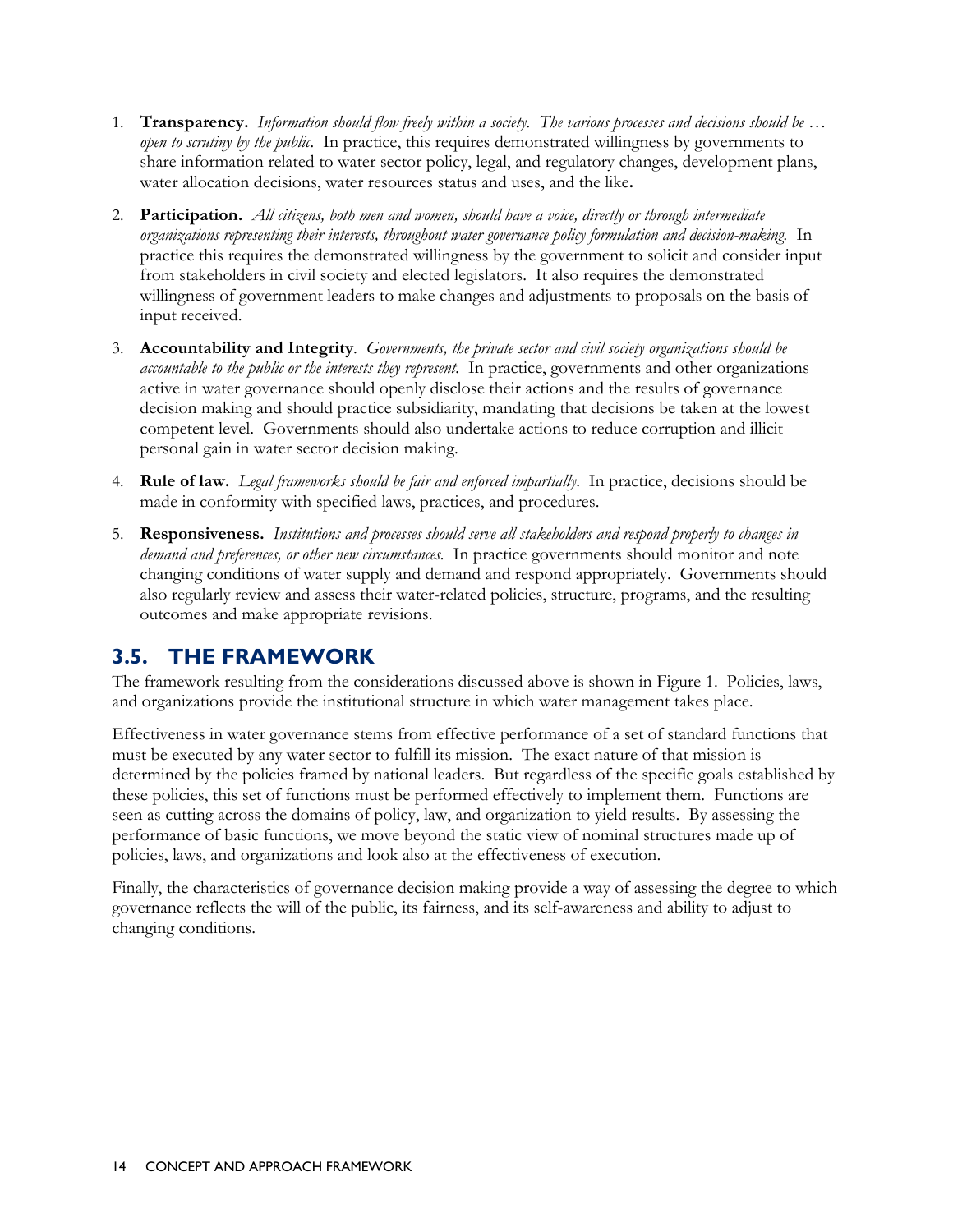

**Figure 1. Framework of Analysis for water governance benchmarking**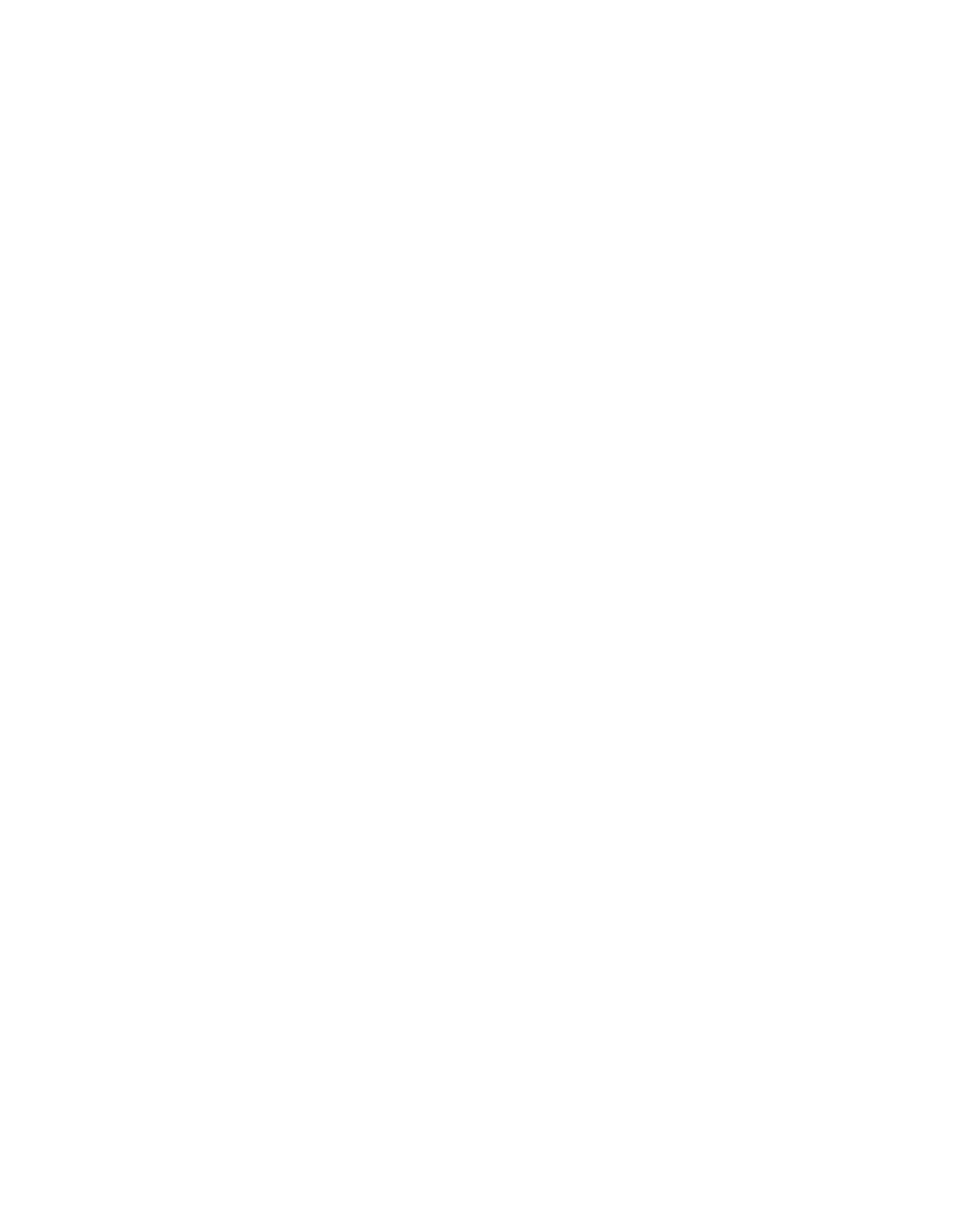## REFERENCES

Anderson, J. 1997. *Public policy making*, 3rd ed. Boston: Houghton Mifflin Co.

Biswas, A.K. 2004. Integrated water resources management: A reassessment. *Water International* 29(2):248-256.

Bonn 2001. International Conference on Freshwater. Bonn, Germany: Deutsche Stiftung für Internationale Entwicklung. Available on-line: http://www.water-2001.de/

Bucknall, Julia, et al. 2007. Making the most of scarcity: accountability for better water management in the Middle East and North Africa. Washington DC: World Bank.

Conca, K. 2006. *Governing water: contentious transnational politics and global institutions building*. Cambridge, UK: MIT Press.

Costantinos, B. 2006. Sustainable development and governance policy nexus: bridging the ecological and human dimensions, in G. M. Mudacumura, D. Mebratu and M. S. Haque, eds., *Sustainable Development Policy and Administration* (pp. 49-84)*.* New York: Taylor and Francis.

De Lange, M., D Merrey, H. Levite, and M. Svendsen. 2005. Water resources planning and management in the Olifants Basin of South Africa: past, present and future. In M. Svendsen, ed., *Irrigation and river basin management* (pp. 125-144). Wallingford, UK: CAB International.

Dinar A. and M. Saleth. 2005. Can water institutions be cured? A water institutions health index. *Water Science and Technology* 5(6):17-40.

Durant, R. F., D. J. Fiorino and R. O'Leary, eds. 2004. *Environmental governance reconsidered: challenges, choices and opportunities*. Cambridge: MIT Press.

Dye, T. 1972. *Understanding public policy*. Englewood Cliffs, NJ: Prentice Hall.

Green, J. F., and W. B. Chambers. 2006. *The politics of participation in sustainable development governance*. New York: United Nations Press.

Jonch-Clausen, T. and Fugl, J. 2001. Firming up the conceptual basis of integrated water resources management. *International Journal of Water Resources Development.* 17(4):501-510.

Kaufmann, D., and A. Kraay. 2008. *Governance indicators: where are we, where should we be going?* Oxford, U.K.: Oxford University Press on behalf of the World Bank.

Lautze, J. and Giordano M. 2007. Demanding supply management and supplying demand management. *Journal of Environment and Development.* 16:290-306.

Molle, F. 2008. Nirvana concepts, narratives and policy models: Insight from the water sector. *Water Alternatives* 1(1):131-156.

Mudacumura, G. M., D. Mebratu and M. S. Haque, eds. 2006. *Sustainable development policy and administration*. New York: Taylor and Francis.

North, D. 1990. *Institutions, institutional change, and economic performance*. Cambridge: Cambridge University Press.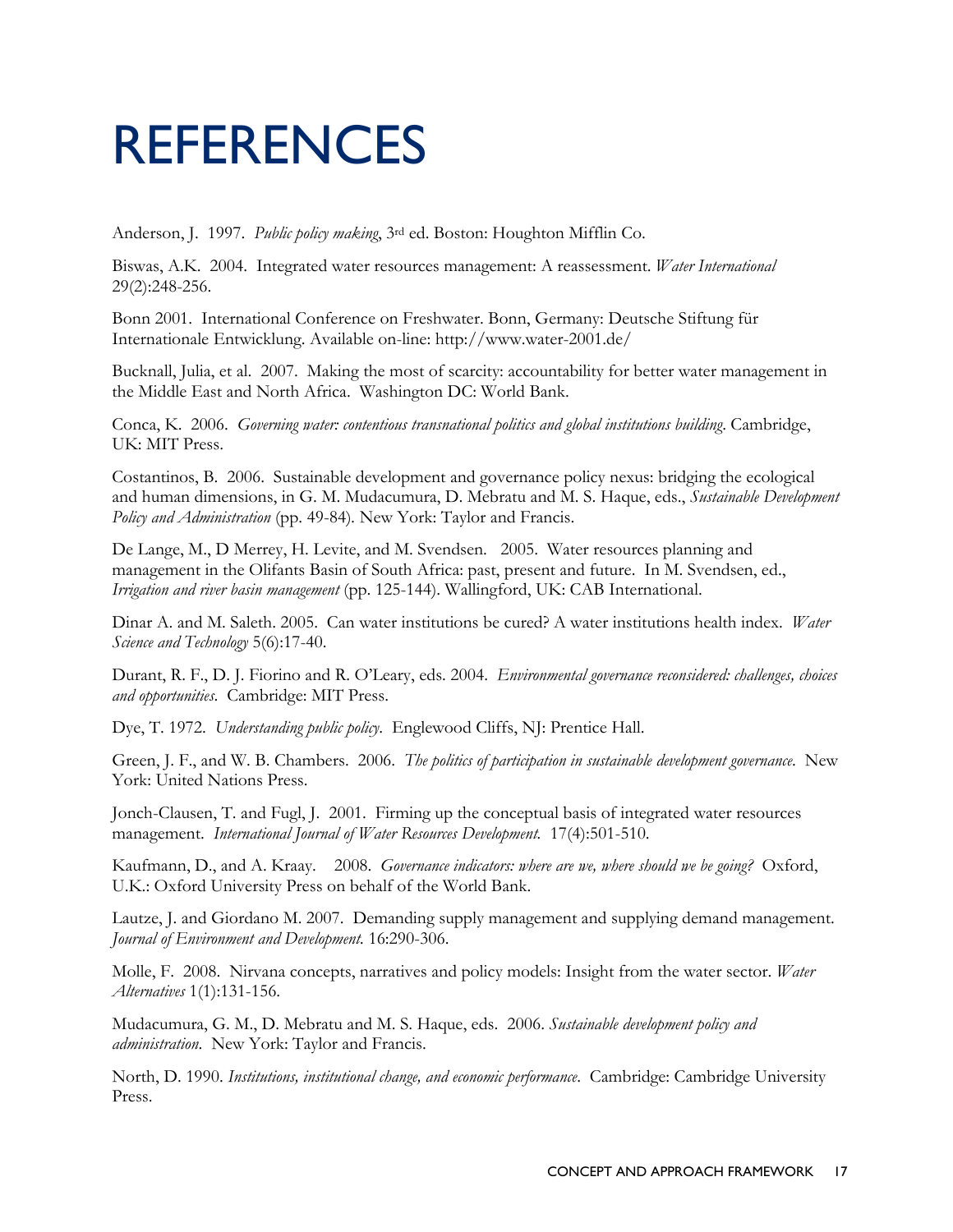North, D. 1994. Institutional change: a framework of analysis. St. Louis, Missouri: Washington University, Department of Economics.

Rogers, P. and A. Hall. 2003. *Effective Water Governance*. TEC Background Paper 7. Stockholm: Global Water Partnership.

Rogers, P. 2002. Water governance in Latin America and the Caribbean. Washington DC: Inter-American Development Bank, Sustainable Development Department, Environment Division.

Saleth, M. 2004. Strategic analysis of water institutions in India: application of a new research paradigm. Research Report 79. Colombo: IWMI.

Saleth, M. and A. Dinar. 2004. *The institutional economics of water: a cross-country analysis of institutions and performance*. Cheltehnam, UK: Edward Elgar.

Scharpf, F. 1997. *Games real actors play: actor-centered institutionalism in policy research*. Boulder, CO: Westview Press.

Schneider, A. and H. Ingram. 1993. Social construction of target populations: implications for politics and policy. *American Political Science Review.* 87:334-347.

Skocpol, T. 1985. Bringing the state back in. In P. Evans, D. Rueschemeyer and T. Skocpol, eds., *Bringing the state back in*. Cambridge: Cambridge University Press.

Shah, T., and B. van Koppen. 2009. Governance of informal water economies: a preliminary framework. Photocopy. IWMI: Colombo.

Shah, T., Makin, I., and Sakthivadivel, R. 2005. Limits to leapfrogging: issues in transposing successful river basin management institutions in the developing world. In M. Svendsen, ed., *Irrigation and river basin management (*pp. 31-49). Wallingford, UK: CAB International.

Shah, T., and Van Koppen, B. 2008. *Is India ripe for Integrated Water Resources Management (IWRM)? Fitting water policy to national development context*. Colombo: IWMI.

Svendsen, M., ed. 2005. *Irrigation and river basin management: options for governance and institutions*. Wallingford U.K. CABI International.

Svendsen, M., H. Murray-Rust, N. Harmancioglu, and N. Alpaslan. 2005. Governing closing basins: the case of the Gediz River in Turkey. In M. Svendsen, ed., *Irrigation and river basin management* (pp. 125-144). Wallingford, UK: CABI Publishing.

Svendsen, M., C. Ringler, and N. Son. 2005. Water resource management in the Dong Nai Basin: current allocation processes and perspectives for the future. In M. Svendsen, ed., *Irrigation and river basin management* (pp. 125-144). Wallingford, UK: CABI Publishing.

UNDESA/UNDP/UNECE. 2003. Governing water wisely for sustainable development. Chapter 15 in the *UN World Water Development Report 1*. Paris: World Water Assessment Program.

UNDP/IFAD. 2006. The challenges of water governance. Chapter 2 in the *UN World Water Development Report 2*. Paris: World Water Assessment Program.

UNDP. 1997. Governance for sustainable human development, a UNDP policy document. New York: UNDP.

World Water Assessment Program. 2003. *UN World Water Development Report 1*. Paris: World Water Assessment Program.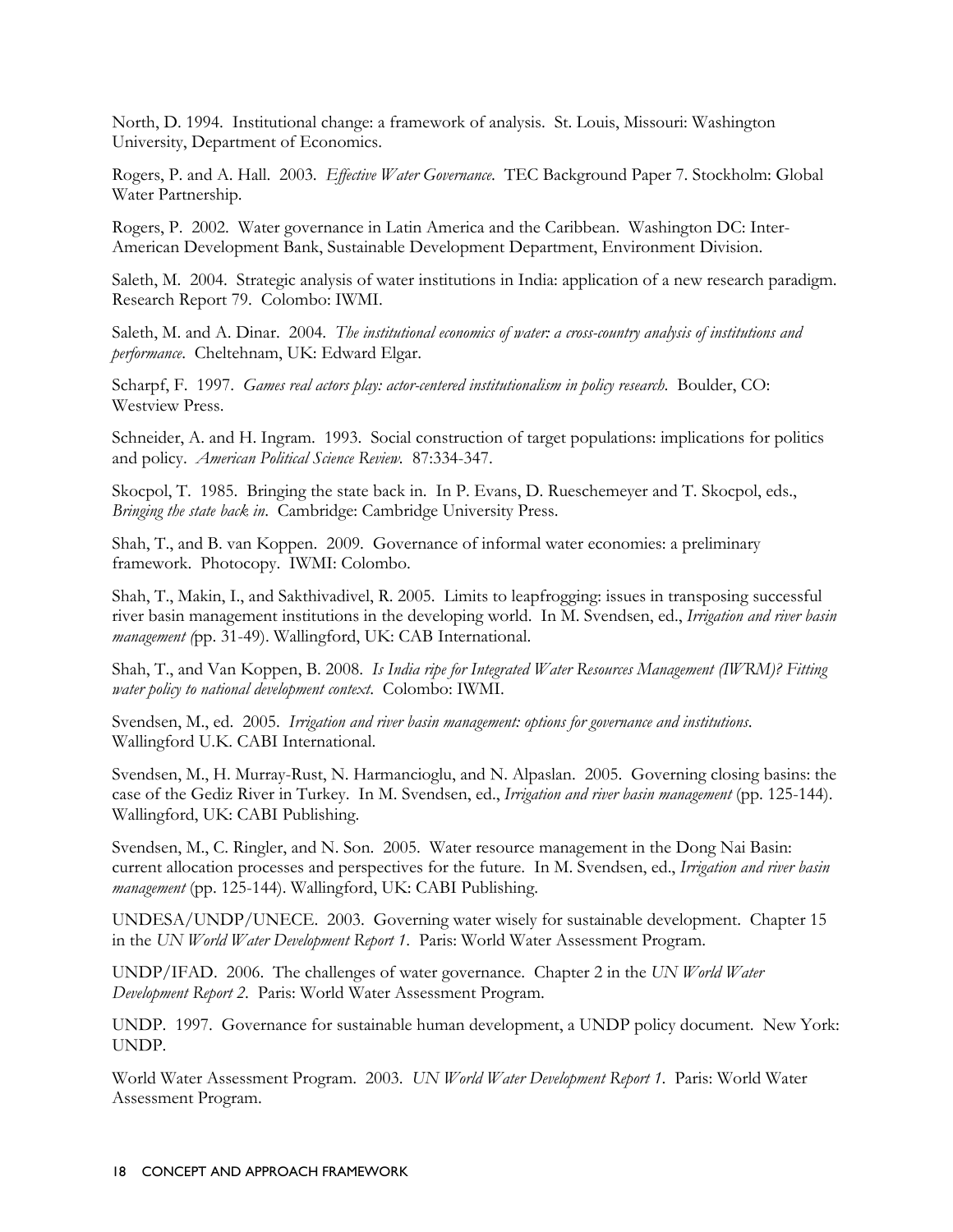Weber, E. 2003. *Bringing society back in: grassroots management, accountability, and sustainable communities*. Cambridge: MIT Press.

Wester, P., Scott, C. and Burton, M. 2005. River basin closure and institutional change in Mexico's Lerma-Chapala Basin. In M. Svendsen, ed., *Irrigation and river basin management* (pp. 125-144). Wallingford, UK: CABI Publishing.

World Bank. 2007. "Strengthening World Bank Group Engagement on Governance and Anticorruption." Washington, DC: Joint Ministerial Committee of the Boards of Governors of the Bank and the Fund on the Transfer of Real Resources to Developing Countries. Available at www.worldbank.org/html/extdr/comments/governancefeedback/gacpaper.pdf. Accessed March 19, 2009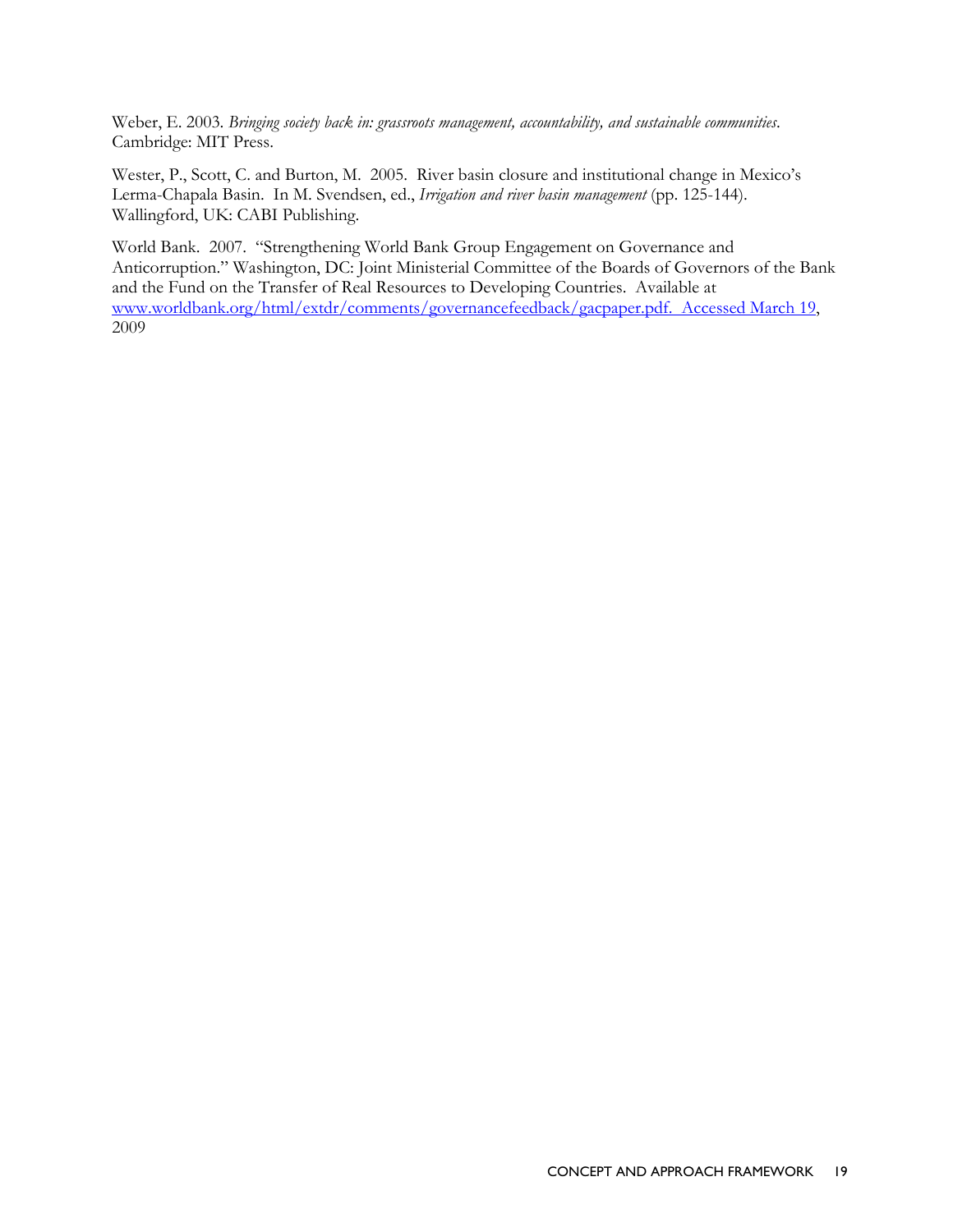# ANNEX 1: ALTERNATIVE MODELS OF GOVERNANCE

Both Neo-Institutionalism (NI) and Actor-Centered Institutionalism (ACI) depend on structures (i.e. rules, norms and symbols) to shape policy; however, where NI depends on the independent role of the state as its unitary analysis, ACI considers actors (groups or individuals) for its unitary analysis. Where NI considers the state as central in creating policy, with influence through embedded structures, ACI considers actors affected by embedded structures and how they affect policy through their economic and social transactions. Neither approach is exclusive.

In NI, the analyst must consider the "other organizations and agents [that] pattern social relationships and politics" in addition to the state (Skocpol 1985). Similarly, in ACI, the analyst must consider the structures (rules, norms, and symbols) that shape actors and modes of interaction within the policy environment. In NI, it is the state's goal to establish legitimacy in every arena. In ACI it is the actors' goals to maximize "payoffs" through coordinating or competing (Scharpf, 1997). In NI one must focus on the state and how it shapes individuals' preferences and actions to reach its own ends. In ACI it is necessary to define the actors who are directly involved in the policy process; who are characterized by their capabilities, perceptions, and preferences; and who strategize to maximize their chances at a beneficial outcome. Scharpf declares that unitary "actors" only exist to the extent that the individuals acting can coordinate their choices within a common frame of reference (1997). These actors are also defined by their ability to take cohesive action and use potent resources. Actors thus differ from stakeholders who may be affected by a course of action but lack the ability to influence it. In both NI and ACI, institutions are rules that structure the courses of actions that actors may choose defined as legal rules, social norms, and organizational practices. For both NI and ACI, contextual information is necessary to analyze the success and limits of the policy process.

Because of the centrality of the state in making water governance decisions in the MENA region, the NI paradigm was selected as a basis for a comparative analysis of long-term development of national water institutions. In a more in-depth analysis, ACI would be a useful complementary framework to use in analyzing potential flaws and barriers to effective policy implementation from a transaction-analysis perspective.

Kirsten Winters OSU